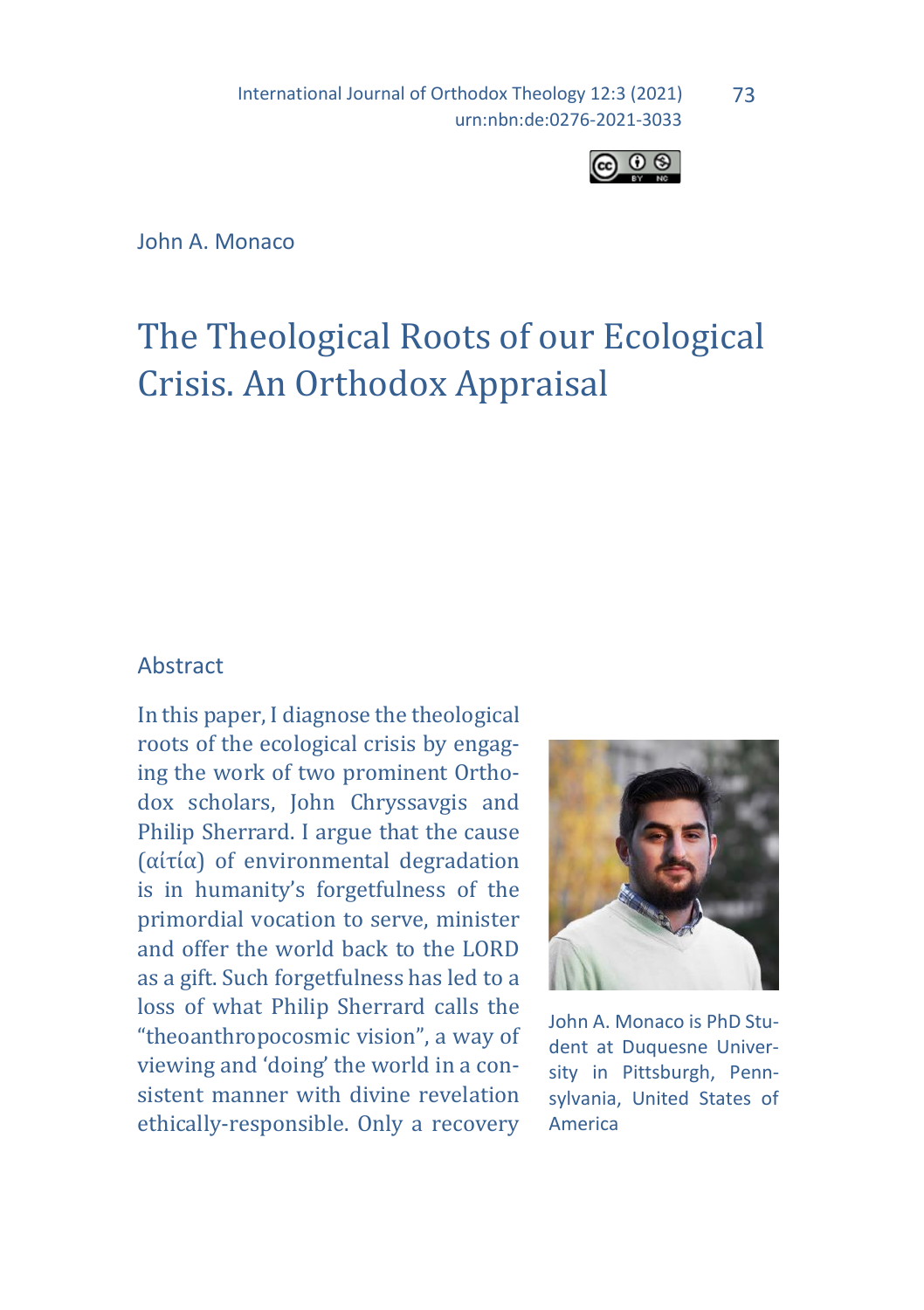of this vision, and a return to a cosmic priesthood, can address the roots of organic degradation.

## Keywords

Orthodox theology, ecological ethics, John Chryssavgis, Philip Sherrard, cosmic priesthood, theoanthropocosmic vision

## **1 Introduction**

Just over a half-century ago, the medieval historian Lynn White Jr. penned an essay entitled "The Historical Roots of our Ecologic Crisis."<sup>1</sup> In it, he pinned the blame of the then-current ecological crisis on the shoulders of Christians, who followed a religion that "not only established a dualism of man and nature but also insisted that it is God's will that man exploit nature for his proper ends."<sup>2</sup> According to him, Christianity—and in particular, that of the Latin-Western persuasion—established the setting for the "conquest of nature" by emphasizing the creative and dominating powers of the human will.<sup>3</sup> Moreover, while he singles out the Western Christian saint, Francis of Assisi, as a paragon of ecological virtue, White's thesis convicts the vast majority of Christians. White believed that Christianity, overall, was an anthropocentric religion. From the ashes of Christendom came the modern scientific method, which simply extended this anthropocentrism further, despite stripping away its Christian reference point.

 $\overline{\phantom{a}}$ 

<sup>1</sup> Lynn White, Jr., "The Historical Roots of Our Ecologic Crisis", *Science* 155, no. 3767 (1967): 1203-7.

<sup>2</sup> Ibid., 1205.

<sup>3</sup> Ibid., 1206.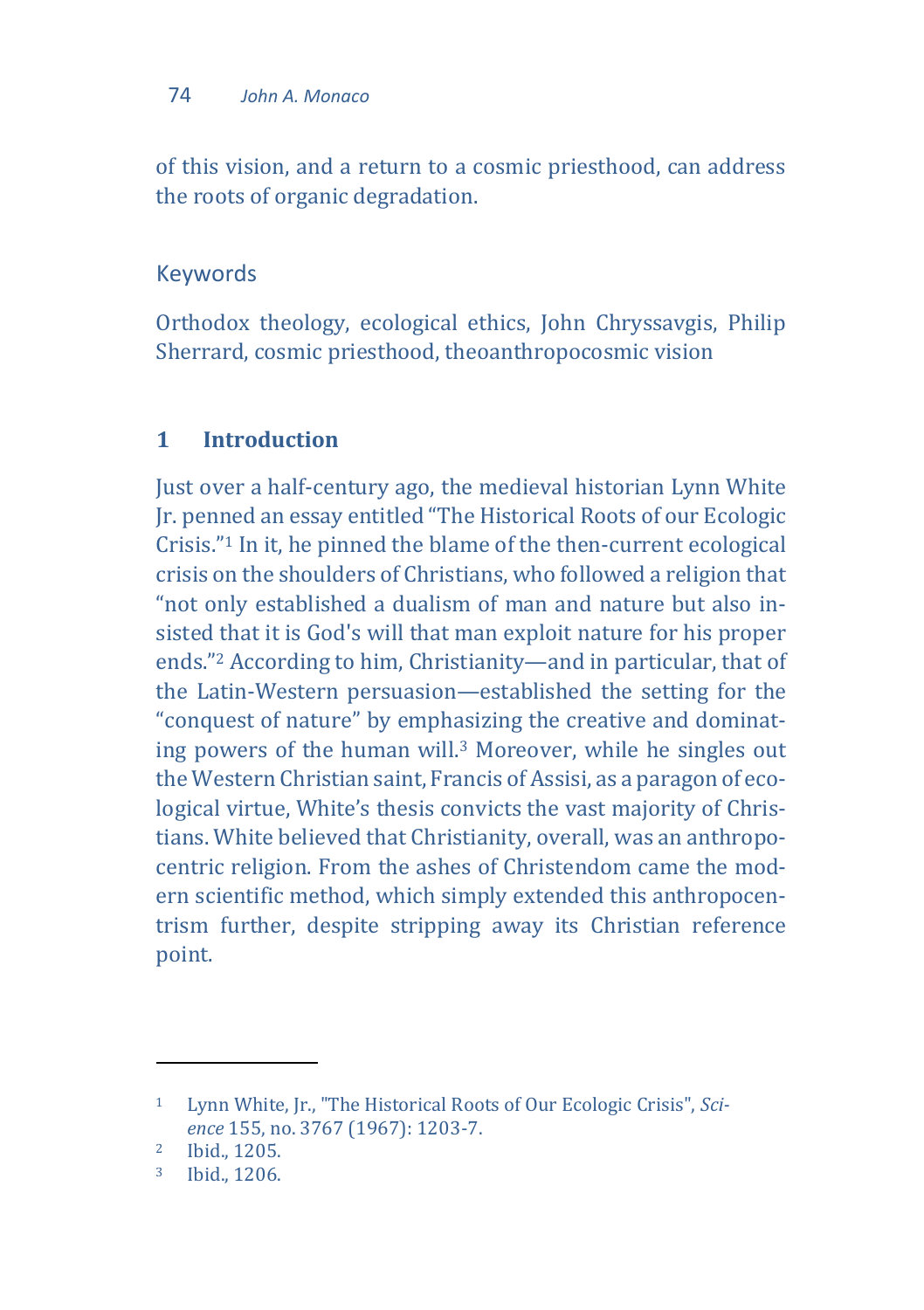Much of contemporary eco-theology is done in the shadow of White's thesis, despite numerous counters to his claims.<sup>4</sup> Ecotheologians wrestle with the ongoing ecological crisis, a crisis that has only been exacerbated in the past fifty-six years since White's essay was published. Of course, few scholars today are so bold as to blame one particular religion, historical event, or idea. The environment was not degraded overnight, but over the course of several years, by many perpetrators and across various cultures and ideologies. Understanding well the multifaceted characteristics of the current ecological crisis, it is not surprising that scholars, politicians, and activists have joined forces in finding a potential solution. Religious groups, too, have made significant contributions to this endeavor.<sup>5</sup>

The contribution of Orthodox Christian scholars to ecological ethics cannot be overestimated, especially given its demographic marginalization in the diaspora.<sup>6</sup> In his brazen blaming of Christianity, White singles out the Greek East as being less culpable to environmental degradation. Among the more positive features (if not caricatures) he ascribes to the Christian East include an

<sup>4</sup> White's thesis has received responses from across denominational and even secular lines. For a good survey on the responses and reactions , see Willis Jenkins, "After Lynn White: Religious Ethics and Environmental Problems", *Journal of Religious Ethics* 37, no. 2 (2009): 283- 309.

<sup>5</sup> For a survey of religious responses to ecological issues, see Leslie E. Sponsel, "Spiritual Ecology: Is it the Ultimate Solution for the Environmental Crisis?", *Choice* 51, no. 8 (2014): 1339-48.

<sup>6</sup> Prior to Pope(s) Francis and Benedict XVI, whose contribution to ecological ethics is well known, the Greek Orthodox Patriarch Bartholomew I of Constantinople has long been recognized as a major religious voice speaking on ecological matters. For an overview of his many contributions to environmental ethics, see Ecumenical Patriarch Bartholomew and John Chryssavgis (ed.), *On Earth as in Heaven: Ecological Vision and Initiatives of Ecumenical Patriarch Bartholomew* New York: Fordham University Press, 2012.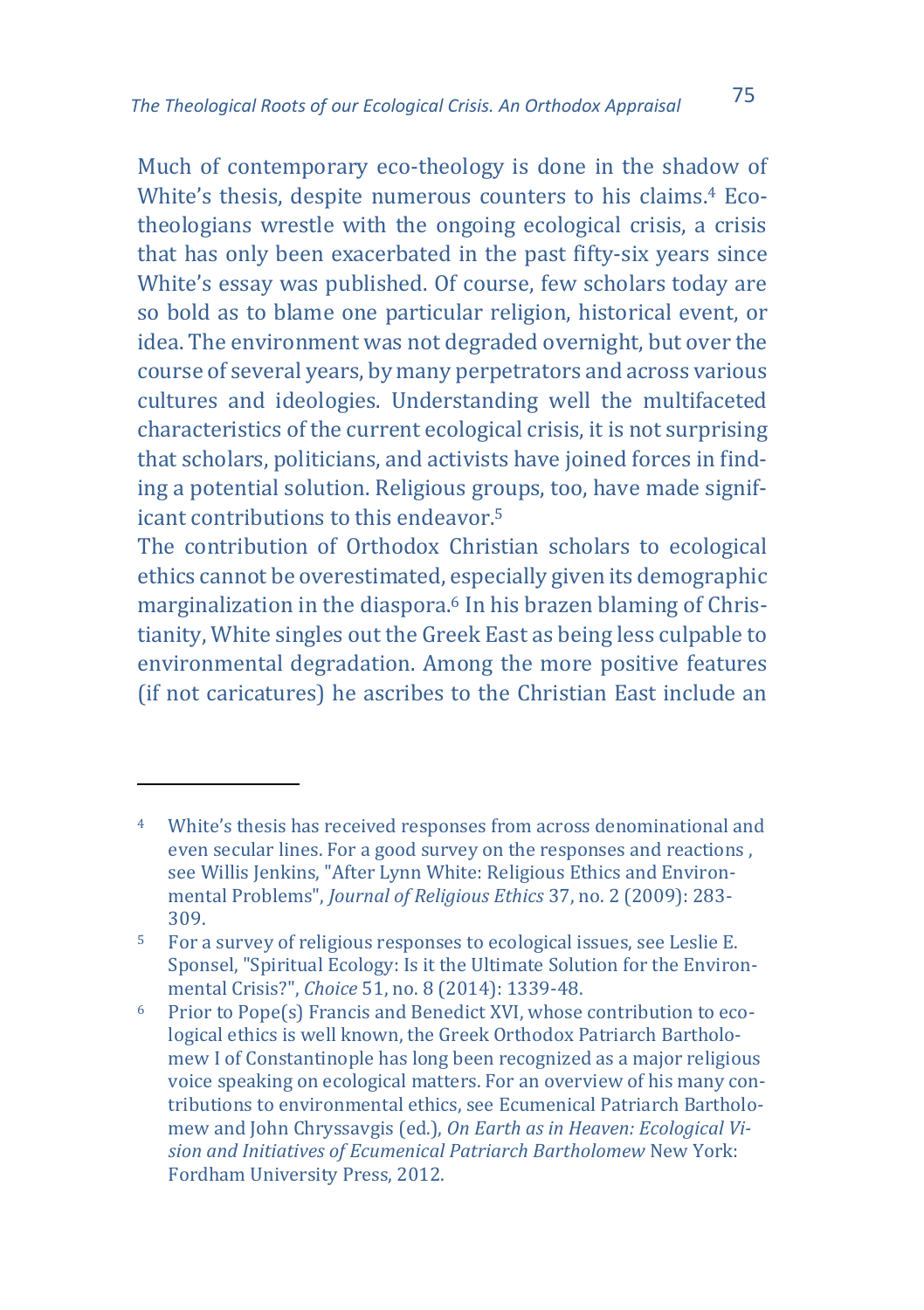$\overline{a}$ 

emphasis on contemplation (rather than action), slower technological advancement, and its "symbolic" and "artistic" view of nature.<sup>7</sup> Whether or not one agrees with these simplistic characterizations, it remains true that Orthodox Christians hold a unique place within environmental discourse. Should one attempt to investigate the theological - rather than the historical - roots of the ecologic crisis, an Orthodox Christian perspective can prove invaluable to digging for answers and providing potential solutions<sup>8</sup>

In this paper, I attempt a diagnosis and cure for our current ecologic crisis, utilizing wisdom from the Orthodox Christian tradition, mainly as found in work of Philip Sherrard (1922 – 1995) and John Chryssavgis (1958 –). In doing so, I argue that the cause  $(α*i*τ*i*α)$  of ecological degradation is the loss of what Philip Sherrard calls the "theoanthropocosmic vision", a way of viewing the world (κόσμος) in a way which perceives ourselves

<sup>7</sup> Lynn White, Jr., "The Historical Roots of Our Ecologic Crisis," *Science* 155, no. 3767 (1967): 1206.

<sup>8</sup> In addition to Patriarch Bartholomew and the authors engaged in this paper, several other Orthodox scholars continue to build upon their legacy. See Iuliu-Marius Morariu, "Ecology – Main Concern for the Christian Space of the 21St Century? Catholic and Orthodox Perspectives", *Journal For The Study Of Religions And Ideologies* 19, no. 56 (2020): 124-135, Maria G. Sereti, "The Contribution Of Ecumenical Patriarch Bartholomew To The Configuration Of An Ecumenical "Integral Ecology"", *The Ecumenical Review* 70, no. 4 (2018): 617-26, Deborah Guess, "Reverencing Matter: An Ecotheological Reading Of John Damascene's Three Treatises On The Divine Images", *Colloquium* 52, no. 1 (2020): 34-50, Tamara Grdzelidze, "Creation And Ecology: How Does the Orthodox Church Respond To Ecological Problems?", *The Ecumenical Review* 54, no. 3 (2002): 211-218, K.M. George, "Toward A Eucharistic Ecology: An Orthodox Perspective", *Reformed Journal* 40, no. (1990): 17—22, and Philip LeMasters, "Incarnation, Sacrament, and the Environment in Orthodox Thought", *Worship* 81, no. 3 (2007): 212- 226.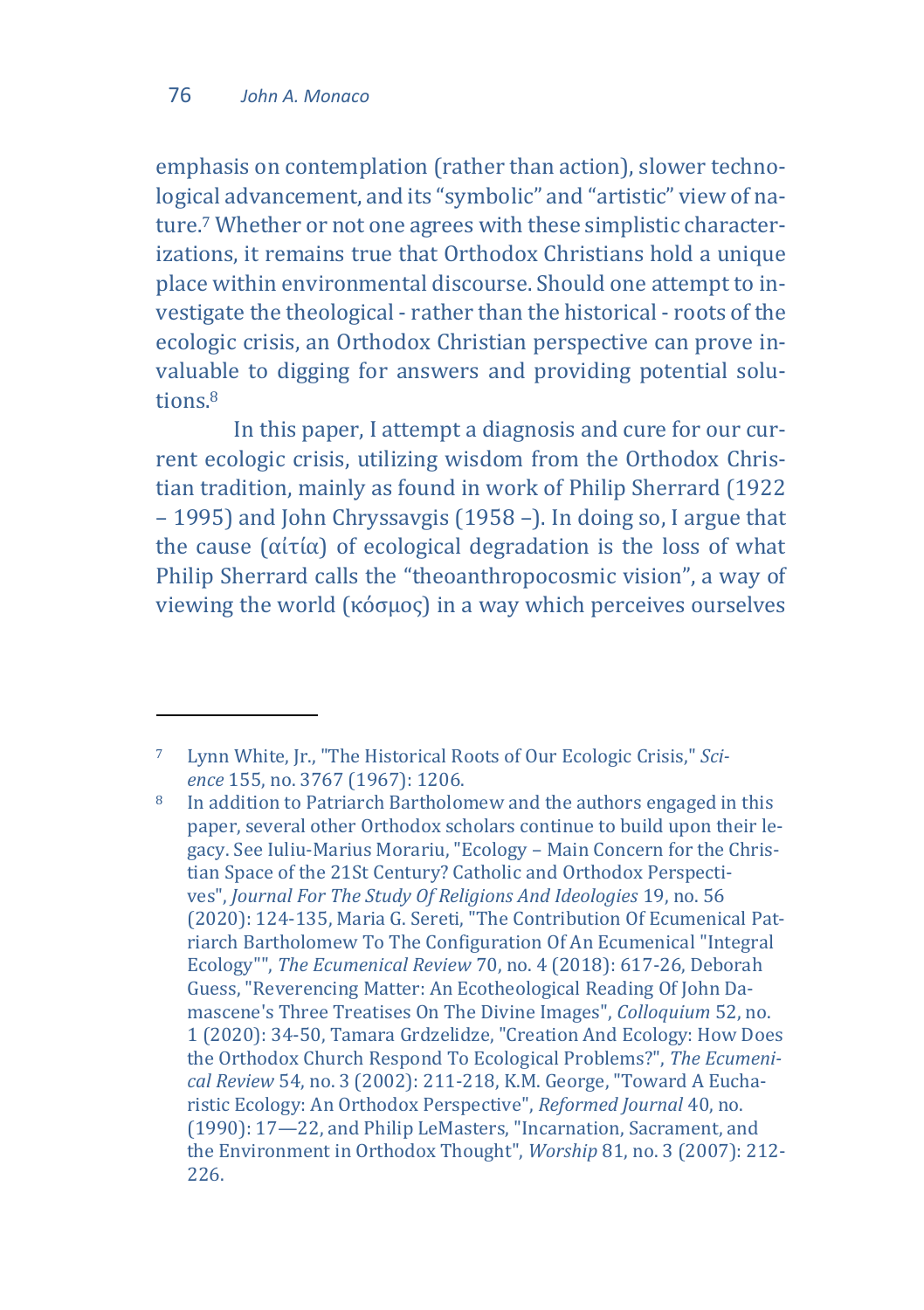and creation "as the sacred realities that they are."<sup>9</sup> Thus, the first part of the paper traces Sherrard's ideas for what this vision entails, and what has served as its counterfeit. Nevertheless, just as a diagnosis of an illness is not enough for recovery, so too is it not enough to point out the theological roots of the crisis is in a loss of said vision. What is needed for recovery is nothing else than regenerative medicine. Therefore, I utilize the work of Chryssavgis to argue that, once the theoanthropocosmic vision is restored, humankind can then 'do' the world the way it is meant to be done—as a cosmic priest within a cosmic liturgy. In the final part of the paper, I offer some ethical implications from an Orthodox perspective based on the work of Elizabeth Theokritoff. It is my conviction that a retrieval of Sherrard's understanding of the theoanthropocosmic vision, combined with a notion of the cosmic priesthood (as articulated by Chryssavgis), addresses theological roots of the ecologic crisis while also providing a curative response.

## **2 The Life and Work of Philip Sherrard**

 $\overline{a}$ 

Philip Sherrard was born in Oxford, England, in 1922.<sup>10</sup> He was educated in Wiltshire and Cambridge, obtaining a degree in history. He soon joined the British Royal Artillery, serving in the Second World War. He first visited Greece and was introduced to Orthodox Christianity in 1946 while serving in the military. He

<sup>9</sup> Philip Sherrard, *Human Image: World Image: The Death and Resurrection of Sacred Cosmology* Ipswich: Golgonooza Press, 1992, 10.

<sup>10</sup> While no biography of Sherrard exists, details of his life may be found in the following tributes: Peter Mackridge, "Obituary: Philip Sherrard", *The Independent*, 1995[, https://www.indepen](https://www.independent.co.uk/news/people/obituary-philip-sherrard-1585063.html)[dent.co.uk/news/people/obituary-philip-sherrard-1585063.html,](https://www.independent.co.uk/news/people/obituary-philip-sherrard-1585063.html) and "Philip Sherrard", Deniseharveypublisher.Gr, accessed 10 April 2021, <http://deniseharveypublisher.gr/people/philip-sherrard>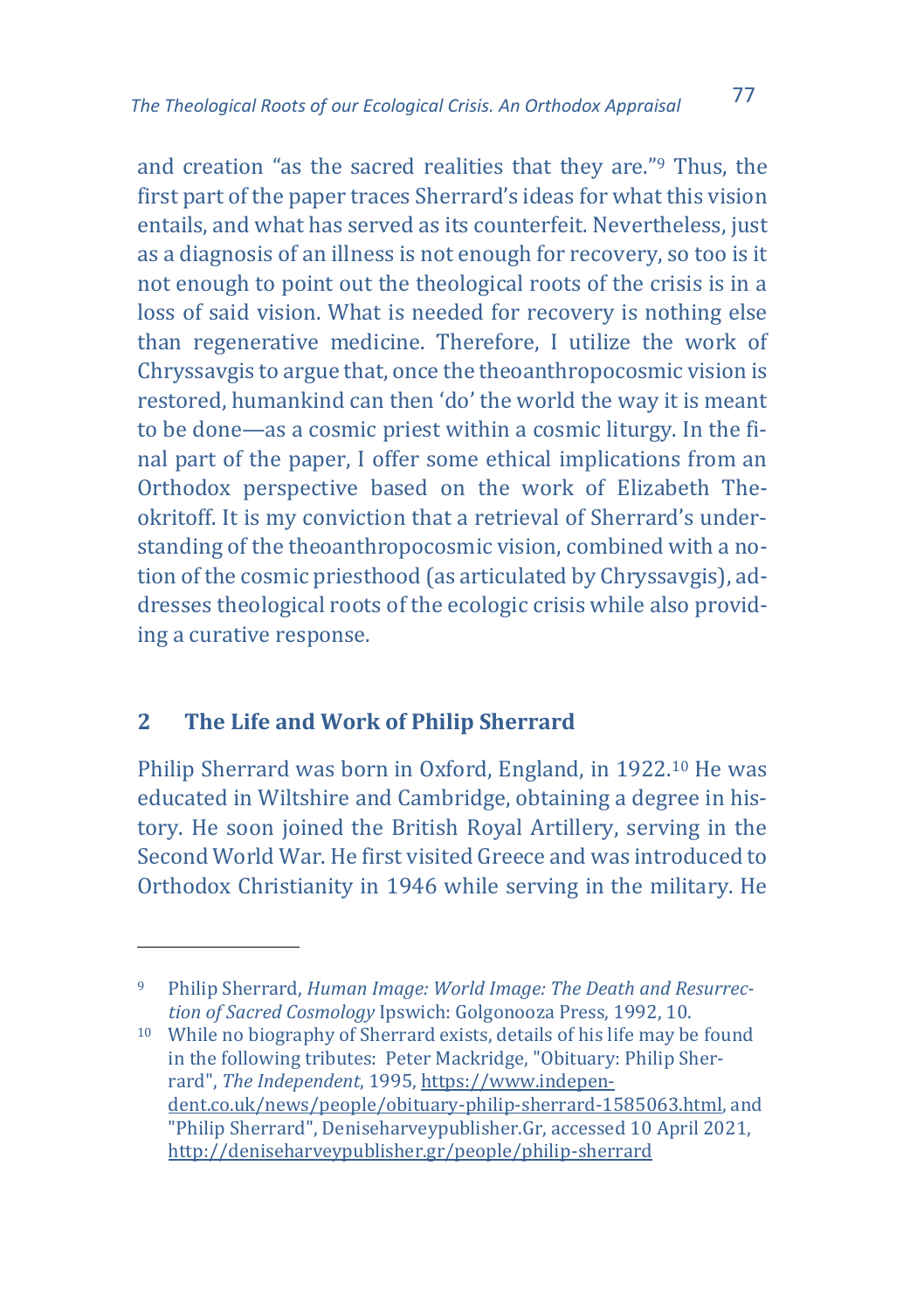$\overline{a}$ 

was so impressed by Greece that he began to study Greek poetry, and upon his return to Cambridge, he completed a doctorate of philosophy in 1956, writing his thesis on modern Greek poetry. Later that year, he was baptized as an Orthodox Christian and eventually left his teaching post in England for rural and familial life on Evia, Greece. He continued to research, study, and lecture on various topics about poetry, art, history, philosophy, and theology. He, together with Kallistos Ware and G.E.H. Palmer, translated the *Philokalia* into English, which helped introduce the West to the spiritual writings and counsels of the Greek East. He passed away at the age of seventy-two, shortly after the publication of the final volume of the *Philokalia*.

Central to Sherrard's life and work was the idea that the human person had lost a profound spiritual connection to the world and God. Only by a true and intentional return to Christianity could the human person ever hope to regain this connection. His view of the human as alienated from God and creation was connected to his distrusting of modern technology and science, which he felt were established on faulty principles. Sherrard wrote on topics about this theme, including art, iconography, history, the distinction between Latin and Greek Christianity, and ultimately, ecology. In fact, one might argue that Sherrard was one of the original pioneers of the Orthodox eco-theology movement, which has emerged today as the vanguard for Christian ecological reflection.<sup>11</sup>

<sup>11</sup> Despite his range of writings, Sherrard has not received much attention and remains understudied. However, there are scholars working with his thought, especially regarding the ecologic crisis. See Vincent Rossi, "Liturgizing The World: Religion, Science and the Environmental Crisis in Light of the Sacrificial Ethic of Sacred Cosmology", *Ecotheology*, no. 3 (1997): 61-84, Keith Lemna, "Human Ecology, Environmental Ecology, And A Ressourcement Theology Caritas In Veritate in the Light of Philip Sherrard'S Theandric Anthropology", *Logos: A Journal Of Catholic Thought And Culture* 14, no. 3 (2011): 133-154,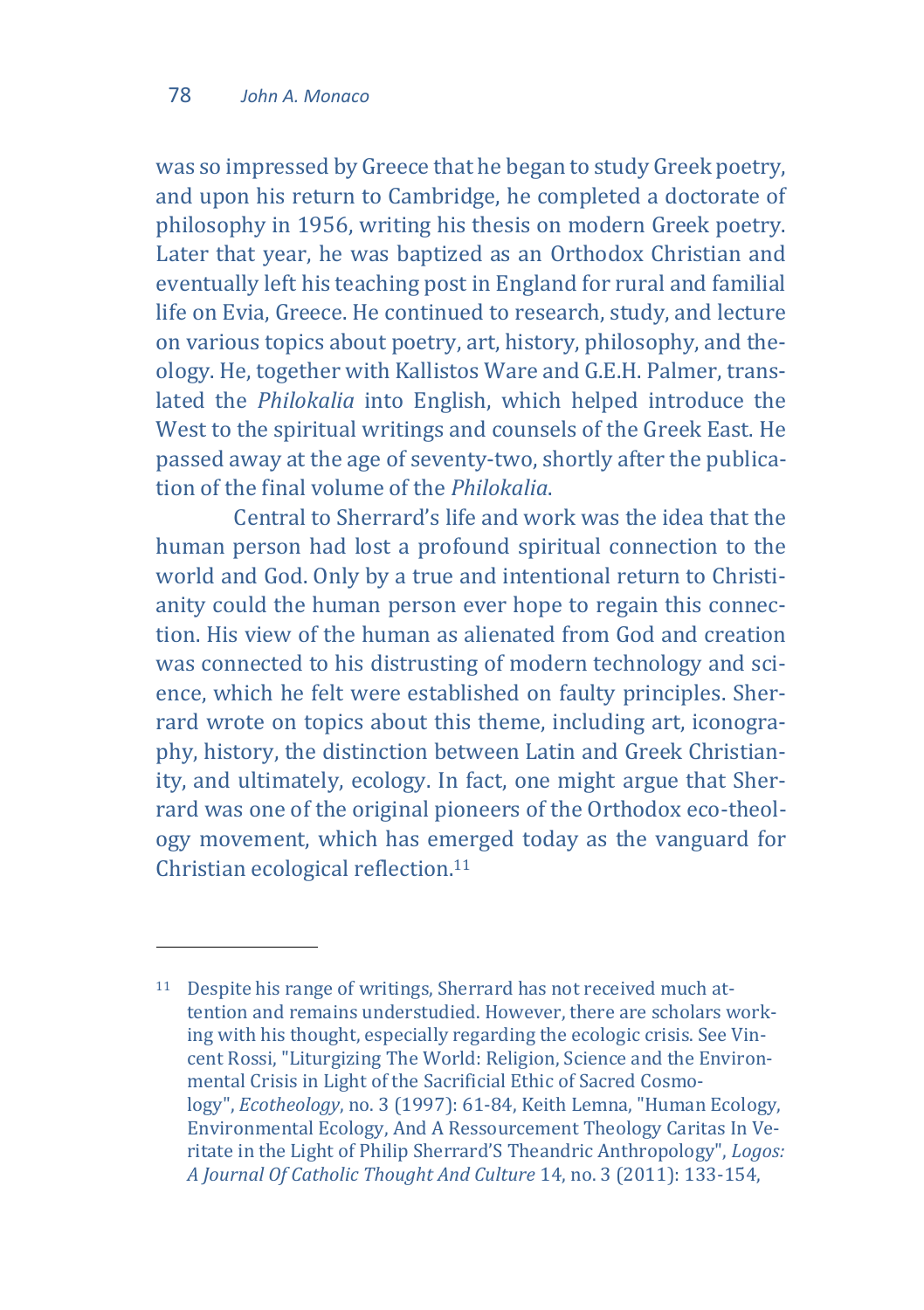Sherrard was well aware of the developments in environmental activism during the 1970s and 1980s and understood its importance. However, from his Orthodox Christian perspective, such activism is mere bandaging of a deeper, more sinister wound—the human person's amnesia and loss of a particular vision that safeguards and covers not only the environment but also the human person himself. Even scientific advances were not enough to heal creation. In fact, Sherrard not only believed that science was incapable of solving ecological issues but to a degree, was guilty of causing the issues themselves. Although a complete analysis of Sherrard's entire works is beyond the scope of this paper, it would be helpful to identify how the theoanthropocosmic vision functions in his thought. To that end, I choose to focus on one of his works: *Human Image: World Image* (1992).<sup>12</sup>

## **3 The Cause of the Ecologic Crisis as Amnesia of Memory and Vision**

*Human Image: World Image* is the third and final book of a trilogy on the catastrophe of modernity, the preceding two books dealing more specifically with the problem of modern science (*The Rape of Man and Nature*) <sup>13</sup> and the necessity of the sacred in aesthetics and philosophy (*The Sacred in Life and Art*).<sup>14</sup> Key to his concerns is that contemporary society subscribes (sometimes

and Jaime Tatay, "El Polémico y Fecundo Diálogo entre la Teología y la Ecología", *Estudios Eclesiásticos* 95, no. 373 (2020): 315-346.

<sup>12</sup> Philip Sherrard, *Human Image: World Image: The Death and Resurrection of Sacred Cosmology* Ipswich: Golgonooza Press, 1992.

<sup>13</sup> Philip Sherrard, *The Rape of Man and Nature: An Enquiry into the Origins and Consequences of Modern Science* Ipswich: Golgonooza Press, 1987.

<sup>14</sup> Philip Sherrard, *The Sacred in Life and Art* Ipswich: Golgonooza Press, 1990.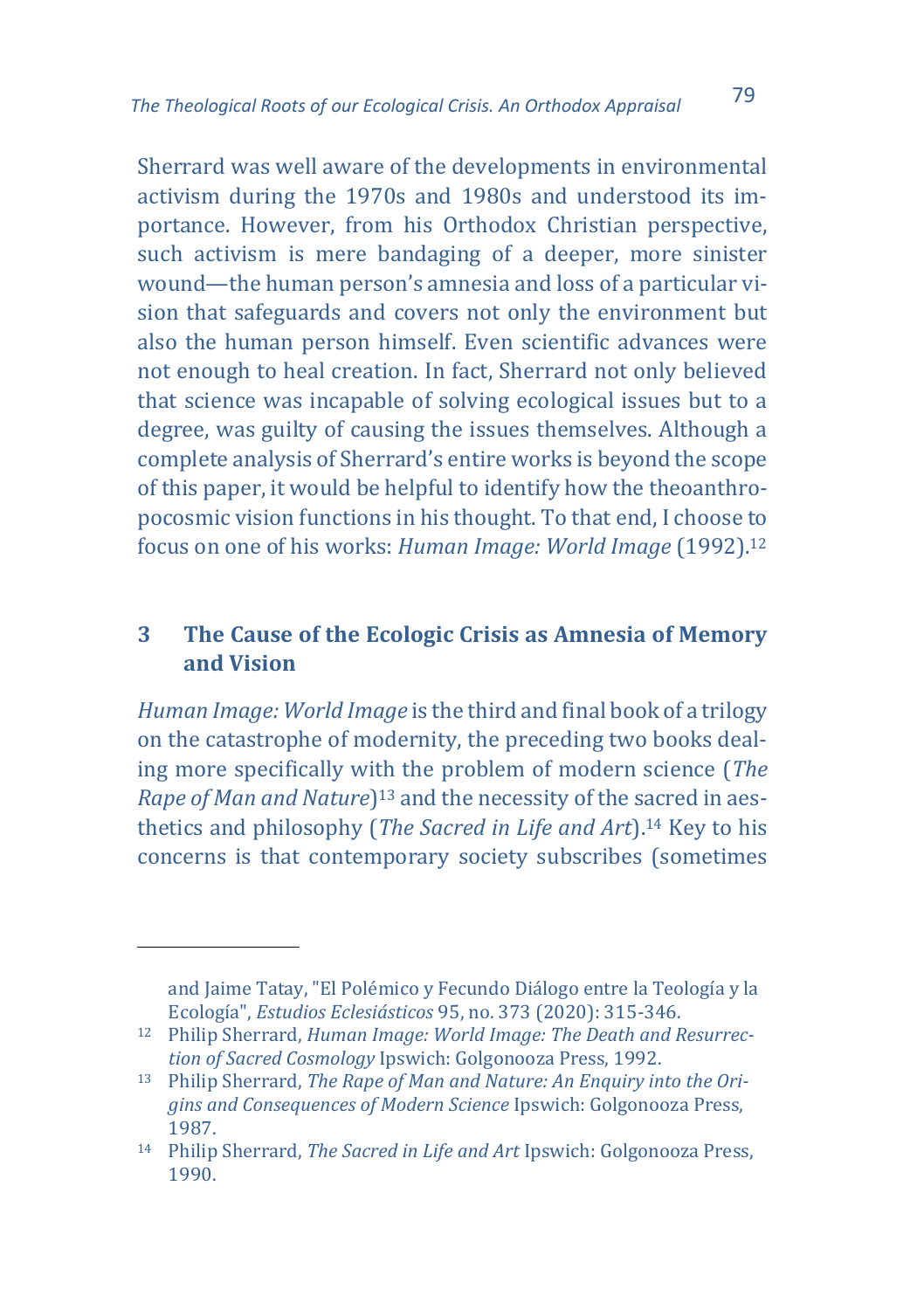unknowingly) to metaphysical and ideological assumptions thatthat break from traditional patristic thought and lead to the crises of the current day. The books comprising this trilogy have the revival of society as its ultimate goal. In *The Rape of Man and Nature*, Sherrard investigates the intellectual commitments of the modern scientific method and its application today. He declares that modern science is hopelessly "naturalistic", leading to both the "dehumanization of man" and the "desanctification of nature."<sup>15</sup> *The Sacred in Life and Art* is concerned with the themes of beauty, creation, and what is commonly spoken of as the 'sacramental worldview'.<sup>16</sup> However, for the sake of time and appropriate space, I will focus solely on his arguments found in *Human Image: World Image*.

In this work, Sherrard takes up the topic of those modes of thought that have led to the current crisis and their philosophical and cosmological presuppositions. Typical of his style, he puts forward his argument and then traces its genesis and terminus by reading the history of ideas relevant to his thesis. In what follows, I reproduce his argument through a close reading of this main text, so as to demonstrate what the theoanthropocosmic vision is, how it was lost, and how it may be restored. These three movements correspond with Sherrard's understanding of cosmology, epistemology, and anthropology, respectively.

"One thing at least we no longer need to be told is that we are in the throes of a crisis of the most appalling dimensions. We tend to call this crisis the ecological crisis..."<sup>17</sup> So begins Sherrard's work. In his introduction, he notes how contemporary life is lived in a way that "is humanly and environmentally suicidal," and without serious reform, "there is no way in which we can

 $\overline{\phantom{a}}$ 

<sup>15</sup> Philip Sherrard, *The Rape of Man and Nature*, 1-38, 93.

<sup>16</sup> Philip Sherrard, *The Sacred in Life and Art*, 1-31.

<sup>17</sup> Philip Sherrard, *Human Image: World Image*, 1.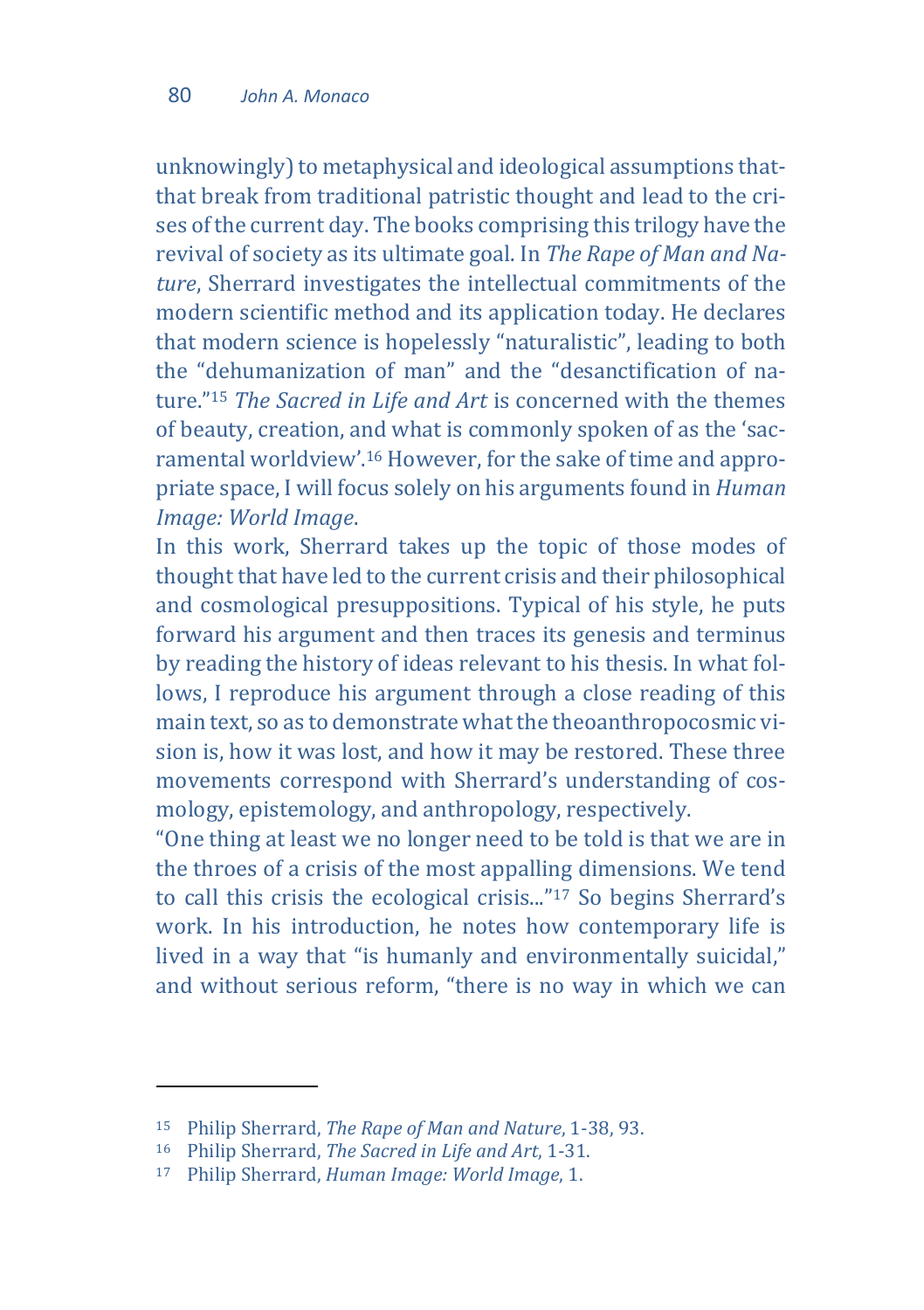avoid cosmic catastrophe."<sup>18</sup> At the time of the book's publication (1992), scientists across the world were already echoing these concerns, warning about the dangers of "acid rain, the greenhouse effect, and the depletion of the planet's ozone layer."<sup>19</sup> Among the effects of this crisis, Sherrard includes the pollution of soil via chemicals, deforestation, the testing of nuclear bombs, and the sprawl of urbanization.<sup>20</sup> Despite it being called as such, however, Sherrard states that the true essence of the crisis is "first of all a crisis concerning the way we think."<sup>21</sup> He peels back the layers from the ecological crisis, suggesting it is preceded by a faulty "world-image", which is itself preceded by an erroneous "self-image".<sup>22</sup> He locates these deficient images as "[having] their origin in a loss of memory, in a forgetfulness of who we are..."<sup>23</sup> And, in order to overcome this collective amnesia, the author reveals a twin task: first, that we must "identify… the paradigm of thought that underlies and determines our present self-image and world-view". Only then can one "recover, or rediscover, the vision of man and nature - or rather, the theoanthropocosmic vision - that will make it possible for us to perceive and hence to experience both ourselves and the world we live in as the sacred realities they are."<sup>24</sup>

Sherrard begins his historical tracing of cosmology in ancient Greece, examining the relevant aspects of Plato's thought. Plato sits between two seemingly opposing poles of thought—on the

- <sup>23</sup> Ibid., 3.
- <sup>24</sup> Ibid., 10.

<sup>18</sup> Ibid.

<sup>19</sup> Bland, J. (1990). World Health: the magazine of the World Health Organization: January-February 1990 [full issue]: Our Planet, Our Health: Think Globally, Act Locally. *World Health,* (January-February), 2 - 31. World Health Organization, 5.

<sup>20</sup> Philip Sherrard, *Human Image: World Image*, 1, 5.

<sup>21</sup> Ibid., 2.

<sup>22</sup> Ibid.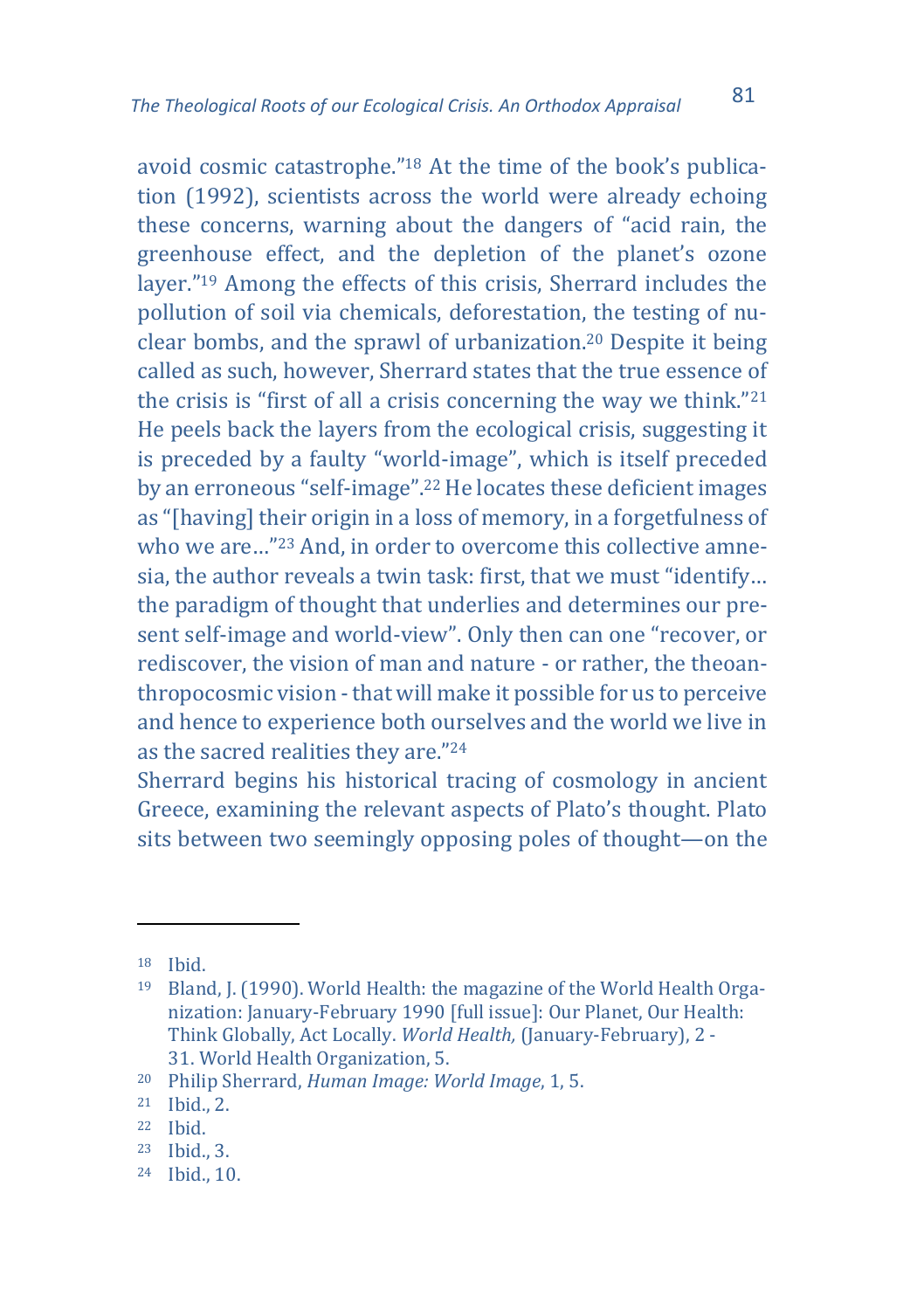one hand, he seems inspired by the Pythagoreans in that the reality of the natural world has a mathematical, geometrical basis, with an "emphasis on the transcendence of the intelligible world of pure forms."<sup>25</sup> On the other hand, when confronted with the tension between the realm of forms and that of the senses, Plato opts for a theory of immanence whereby "the Soul is said to be the origin of movement (*arche tis kineseos*… [the] intermediary between the eternal world of forms and the sensible world."<sup>26</sup> The latter participates in the former, and while it is never treated as a self-subsistent entity, this does not take away from its realness. The authors of the *Corpus Hermeticum* develops this further, maintaining a Platonic dualism while pushing it further in the direction of affirming "that vision of the organic wholeness of life, of the intermingling of sensible and intelligible, visible and invisible…"<sup>27</sup>

Christianity provides a monumental pivot by not simply upholding the goodness of material creation, but by insisting that it is the meeting place between the divine and human. Indeed, some of the earliest Christian heresies fell into the trap of disdaining and condemning the material, physical, and created world. Though the divine eludes capture, it rests within the human person, who "has the capacity to be an instance or an embodiment of the full reality of the divine."<sup>28</sup> Even those Platonic influences on Christian formulae are limited, as Plato himself would have never been able to envision the divine taking on human flesh. In the Christian vision, the human person remains firmly planted in this world, while being oriented beyond to the next. "The Cross stands at the junction of our two-fold identity, as the parting of the ways between the mortal and immortal worlds," Sherrard

 $\overline{\phantom{a}}$ 

<sup>25</sup> Ibid., 12.

<sup>26</sup> Ibid., 13.

<sup>27</sup> Ibid., 19-20.

<sup>28</sup> Ibid., 20.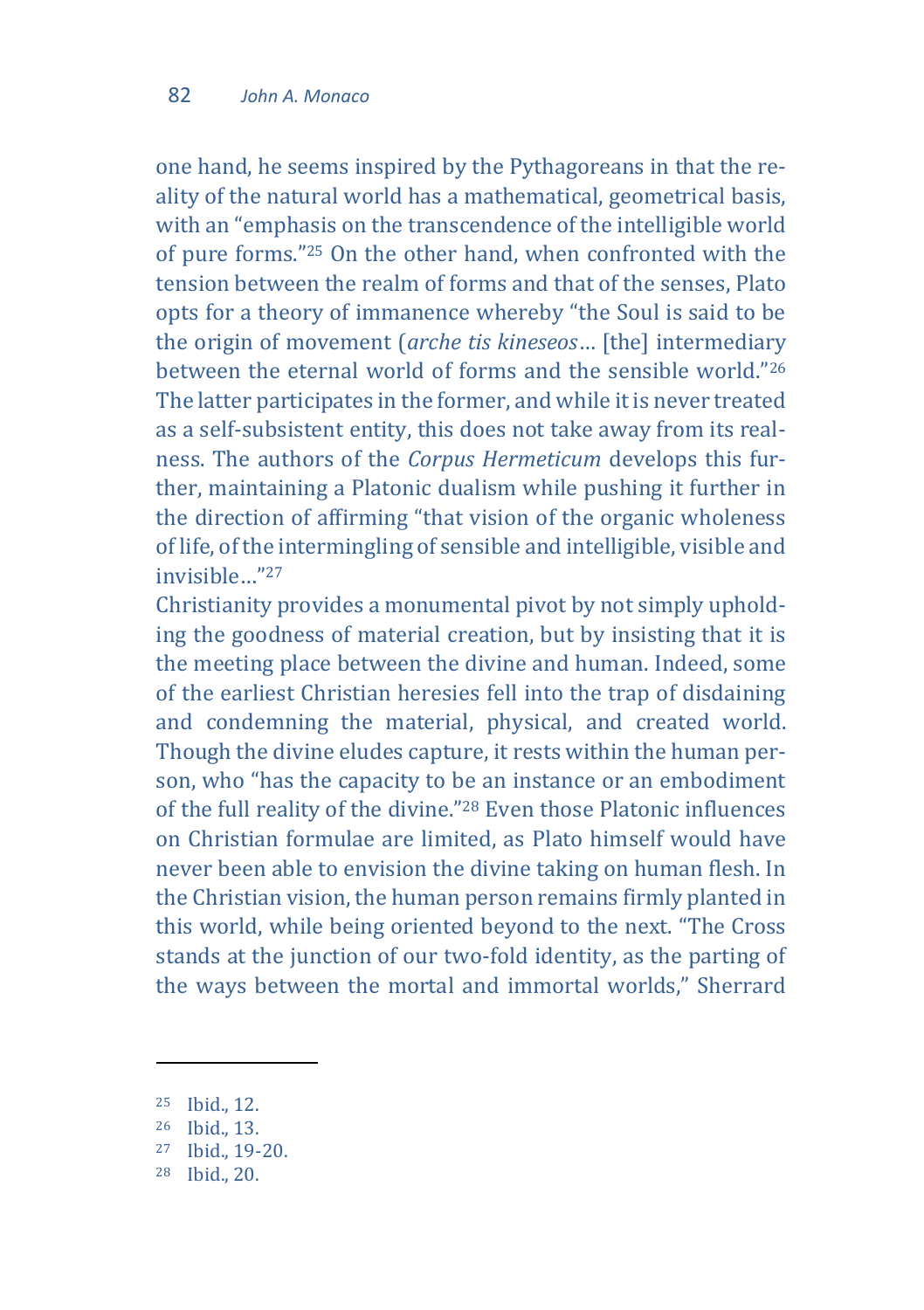writes.<sup>29</sup> Bridging the gap between the divine and human, Christ the Theanthropos becomes the embodiment of the sacred mysteries which link the two together.<sup>30</sup> In referring to Christ as "theanthropos", Sherrard cites the Byzantine liturgical service for Holy Saturday, which sings of Christ as an incarnate being who transforms corruption into incorruption, granting immortal life to the human race.<sup>31</sup>

The Christian finds his or her identity not in fleeing humanity, but embracing it; by recreating oneself "into the image of God in which [one] is created and which, however obscured, lies still in the depths of [one's] being."<sup>32</sup> Christ, having a "mediatorial cosmic role", stands between eternity and time, created and uncreated, visible and invisible.<sup>33</sup> Even sin, despite its horror, never fully ruptures the connection between Creator and created any more than the incarnate Christ can be said to belong to the material or immaterial. Christian compassion - a literal 'sufferingwith' - must extend to humans and non-humans alike, as the Fall lies within human rejection of this essential harmony.<sup>34</sup> While the Greek patristic tradition, to the author's satisfaction, retained this optimistic worldview, the Latin scholastic tradition, under the influence of Augustine of Hippo, emphasized the fallen-ness of the created world and suspicion of the sensible, leading Christianity and Christian asceticism "to become increasingly otherworldly".<sup>35</sup> The Renaissance response, then, "took the form of an

 $\overline{a}$ 

<sup>35</sup> Ibid., 31.

<sup>29</sup> Ibid., 22.

<sup>30</sup> Ibid., 24-25.

<sup>31</sup> Sherrard translates it as the following: "[A]s a being made of earth has suffered in the flesh and yet as God has remained without suffering and who in Himself has transformed corruption into incorruption and through His Resurrection has opened the well of immortal life." (Sherrard, 24)

<sup>32</sup> Ibid., 26.

<sup>33</sup> Ibid., 28.

<sup>34</sup> Ibid., 29-30.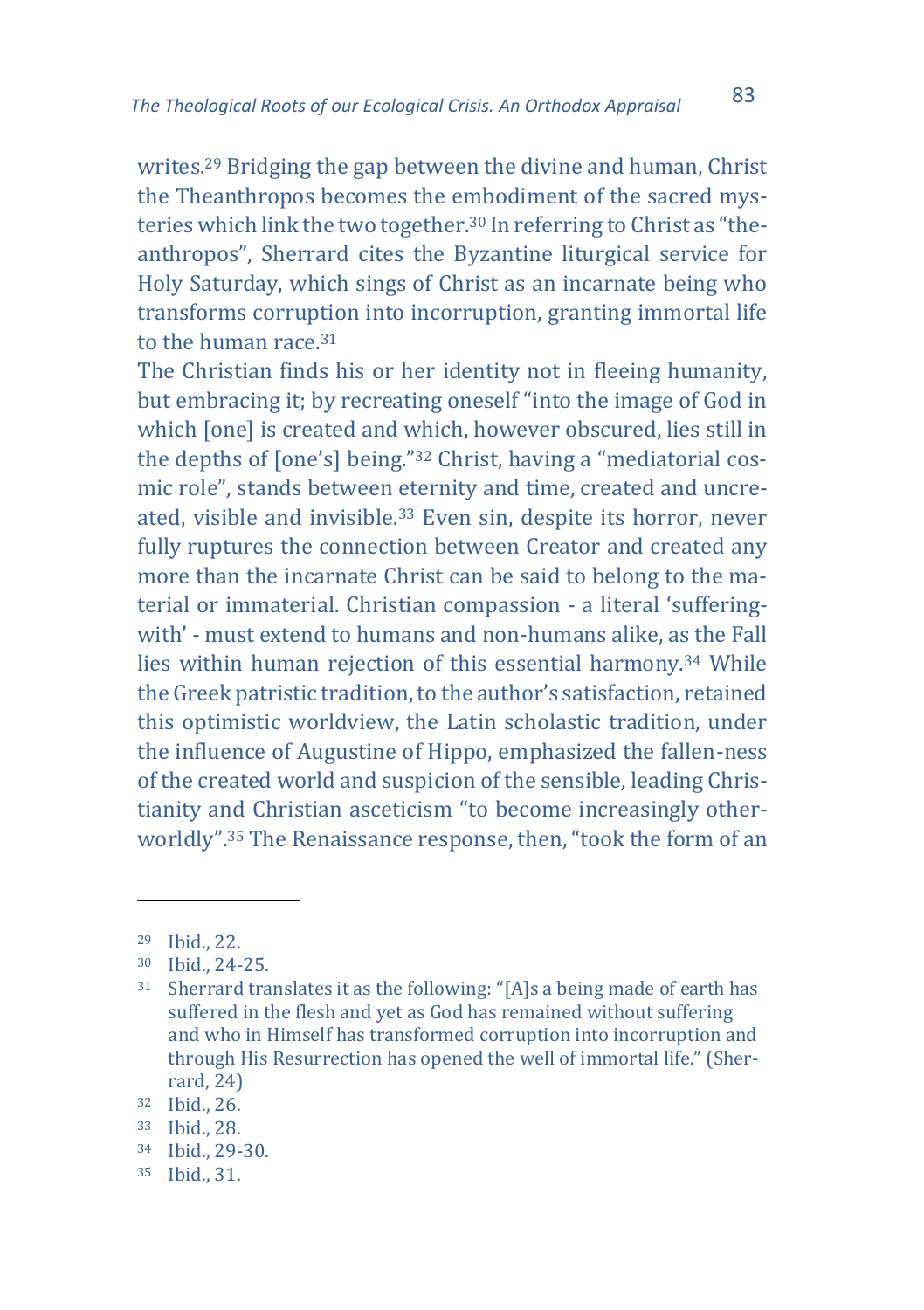attempt to give the natural world a positive status within the cosmological scheme of things," by affirming the sensual, prioritizing the role of the human person within the created order.<sup>36</sup> Despite its otherwise good intentions, it is in this reaction that the aforementioned crisis begins.

In chapter two ("The Fetish of Mathematics and the Iconoclasm of Modern Science"), Sherrard illustrates the ways in which the epistemological errors of the Renaissance and Enlightenment led to a disenchantment and disintegration of the previously holistic medieval worldview. Whereas the medieval worldview understood the universe as divinely-ordered, harmonizing created matter to the uncreated energies of God, and nature as the "mirror" to the love and beauty of God, the modern scientific worldview reduced the world as matter to be dominated, analyzed, and exploited.<sup>37</sup> According to Sherrard, the scientific revolution was the locus in which the theoanthropocosmic vision was lost. Far from being a Romantic reactionary, Sherrard offers a critique of modern science by deconstructing its principles and *a priori* assumptions. As already hinted in the introduction, his main critique of modern science is that it "presupposes the notion that we can obtain a knowledge of phenomena apart from, and without reference to, a prior knowledge of their inner and spiritual dimension."<sup>38</sup> This "new philosophy", as he calls it, emerged from the laboratories and experiment rooms, in university lecture halls and workshops which held mathematics as the apex of philosophical thought.<sup>39</sup>

The key *a priori* assumption of modern science, according to Sherrard, is that "the structure of the universe is mathematical," which in turn suggests that "physical reality is mathematical...

 $\overline{\phantom{a}}$ 

<sup>36</sup> Ibid., 32.

<sup>37</sup> Ibid., 33-34.

<sup>38</sup> Ibid., 9.

<sup>39</sup> Ibid., 35.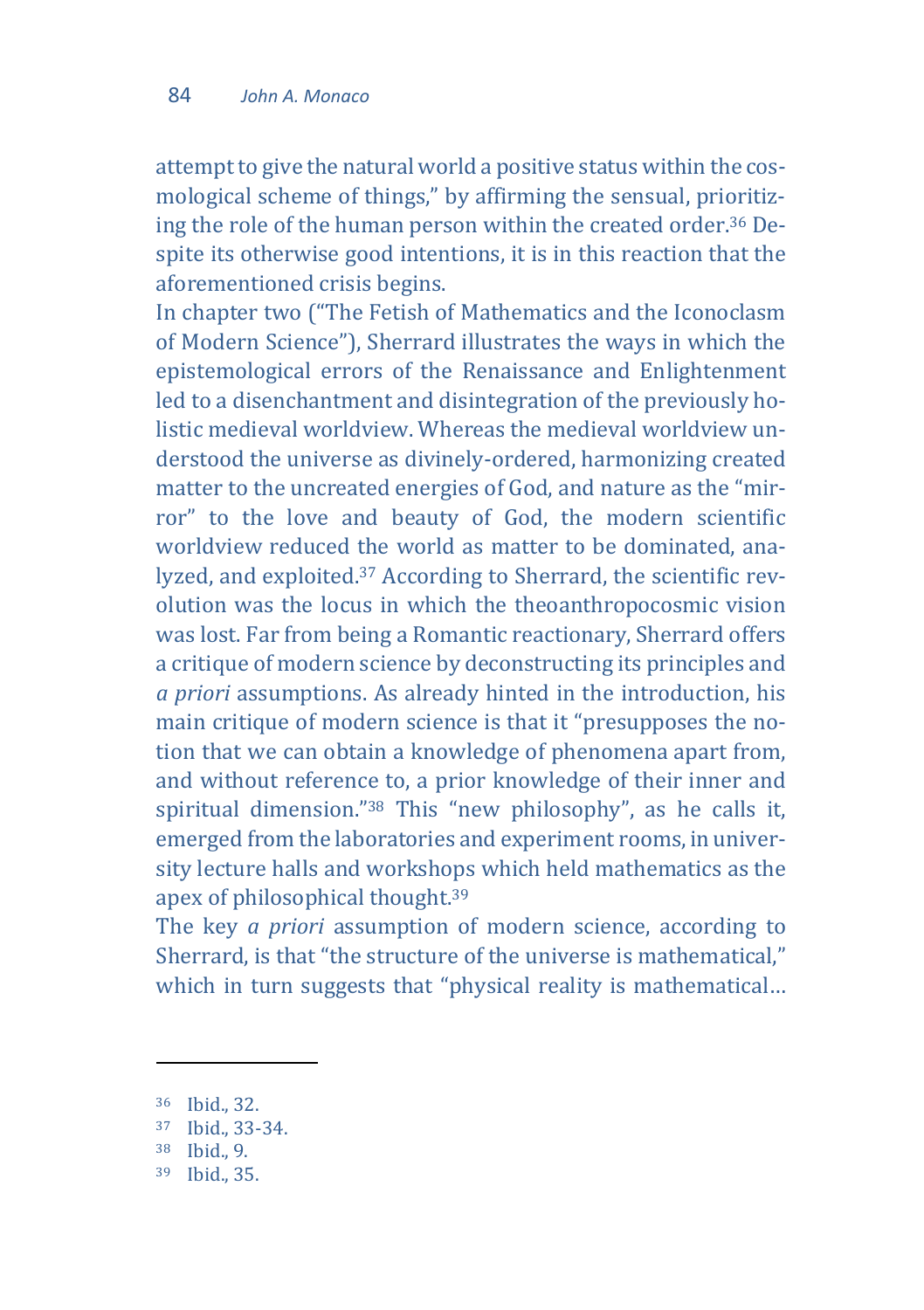[and] what is real in nature is only that which can be expressed in terms of strict mathematical laws."<sup>40</sup> In effect, epistemological knowledge is limited to only those things which can be known through "mathematical qualities, for it is these qualities alone that constitute their reality."<sup>41</sup> While one might claim that this is simply acknowledging the possibility of knowing sense-objects, Sherrard counters this by stating that, according to these scientific assumptions, even sense-objects are exempt from the realm of knowledge because "it is only certain aspects of them that are real, aspects like number, figure, magnitude, position, movement, [things] which can be expressed mathematically."<sup>42</sup> The objects themselves are ultimately unknowable. Those qualities "such as love, beauty, purpose, perfection, personality, soul, aspiration" are thus excluded from knowledge, at least in a firstorder sense, because "they express value rather than quantity."<sup>43</sup> Modern science, influenced by Cartesian dualism and its focus on "clear and distinct ideas", separates the investigation of these "secondary qualities" from what it presumes to be the "external, objective realm of nature."<sup>44</sup> In response to this, Sherrard poses an epistemological challenge: "If the mind is not and never can be in contact with the realm of nature and with physical objects, how can any certain knowledge of the latter be possible at all?"<sup>45</sup> The reduction of the human person to a mathematical machine has had grave consequences for not only the person, but also the world. By positing the "real world" as exterior to the person, modern science reduces the human to merely a computer processor and the world as an object for investigation, rather than

- <sup>43</sup> Ibid., 38.
- <sup>44</sup> Ibid., 39.
- <sup>45</sup> Ibid., 40.

<sup>40</sup> Ibid., 36.

<sup>41</sup> Ibid.

<sup>42</sup> Ibid., 37.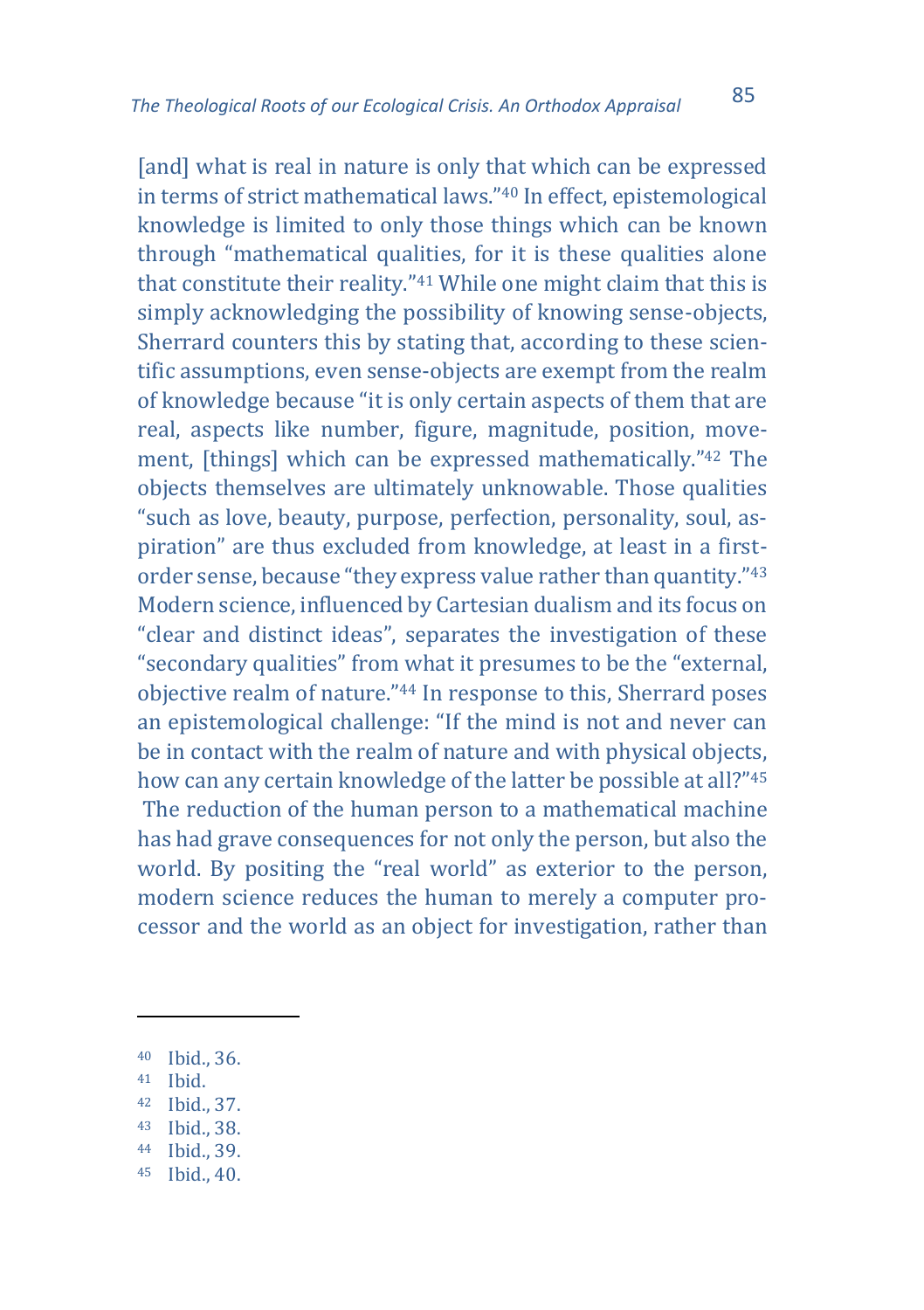adoration.<sup>46</sup> This becomes the God of the Deists, the supreme watchmaker, who arranges the cosmos according to logical, mathematical principles and remains absent from it. The world is then identified as "material, not spiritual, mechanical, not teleological."<sup>47</sup> Sherrard judges this as detrimental, for now, not only the human mind but the cosmos "could be viewed as a vast despiritualized, mathematically computable system of masses moving in absolute space and time, hard, cold, colourless, silent, purposeless, impersonal and ultimately dead."<sup>48</sup> Such a vision has no room for the Cross as salvific, triumphant, or as a bridge connecting the divine and human. Instead, the materialist view sees the crucified Christ only as a casualty of empire and one of many state-sponsored executions. This modern-scientific vision also "tacitly suppressed the Christian idea that the human image can be fulfilled only through the realization of its more-than-human potentialities, and that such realization requires assent to facts which are consequently of a supra-human nature."<sup>49</sup> Sherrard holds that there are two main forms of consciousness that of the angelic, spiritual, and higher kind, which has the capacity to apprehend, perceive, and experience things as they are, and that of the ego, material, and lower kind, which apprehends things according to their external design.<sup>50</sup> This corresponds to the duality of nature. Sherrard divides epistemology into two modes—that of "pattern-qualities" and "image-qualities".<sup>51</sup> Similar to a Platonic notion of forms and essences, Sherrard's pattern-qualities "refer to the outer, inferior aspect of things, to what limits them," while the image-qualities "give things their

<sup>47</sup> Ibid.

 $\overline{\phantom{a}}$ 

- <sup>48</sup> Ibid., 42.
- <sup>49</sup> Ibid., 45.
- <sup>50</sup> Ibid., 46.
- <sup>51</sup> Ibid., 50.

<sup>46</sup> Ibid., 41.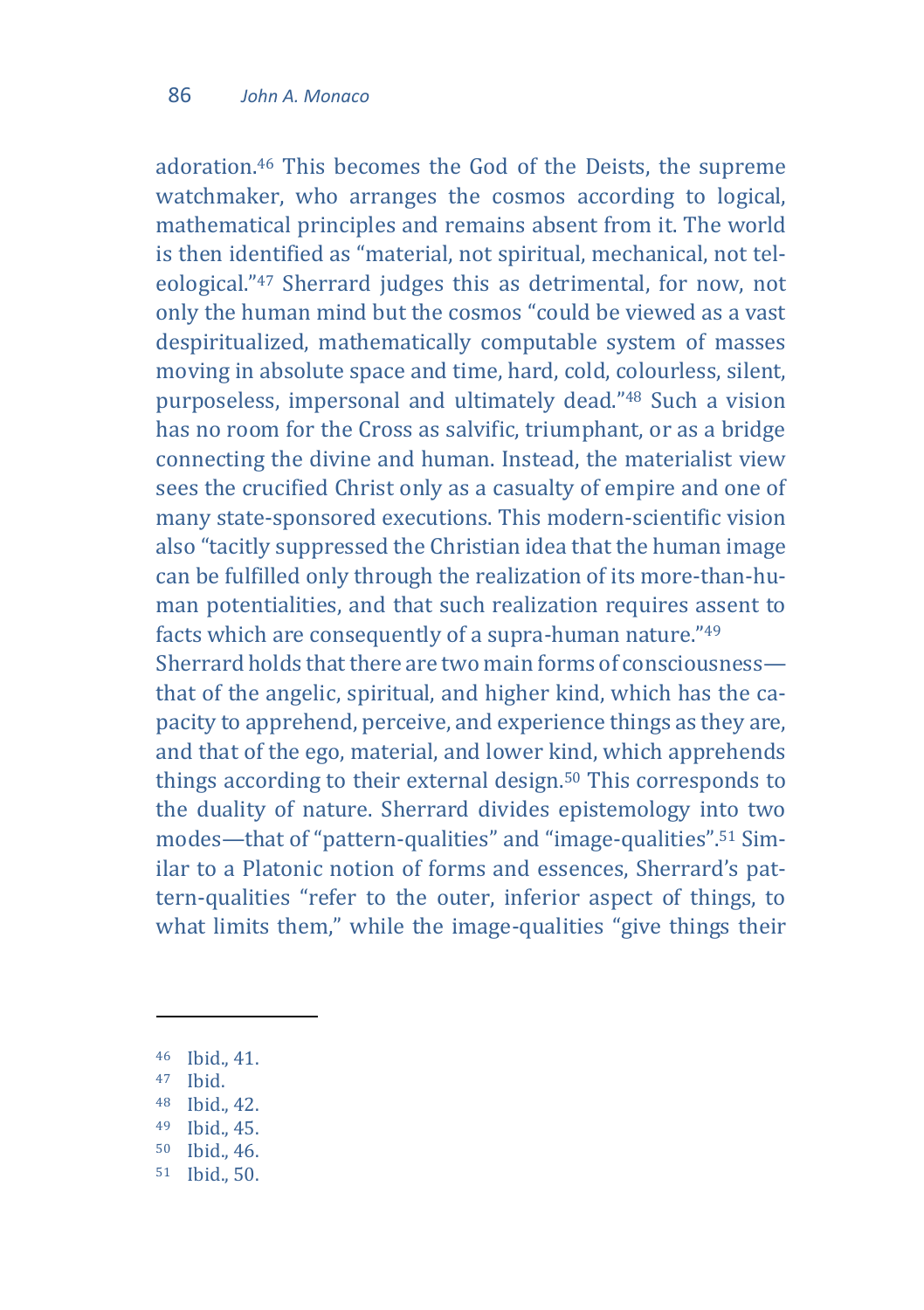reality by linking them to Reality itself and allowing them to partake of Reality itself."<sup>52</sup> There is evidently a hierarchy between the two, with the pattern-qualities being on the lower plane of human epistemology, and the image-qualities on the higher. Returning to the ego-consciousness and the angelic consciousness, it is clear that Sherrard sees the former being tied to patternqualities and the latter focused on image-qualities. Pattern-qualities can be observed empirically, but image-qualities, by their very nature, cannot be measured. The angelic, spiritual consciousness can come to knowledge of lower things without jeopardizing higher knowledge, but the same cannot be said about the ego-consciousness, which is limited to apprehending outward appearances. Thus, to limit one's knowledge to those things which can be empirically verified is to separate the full potentiality of human knowledge. Like Thomas Aquinas in the *Summa Theologiae*, Sherrard states that "nothing can be known except according to the mode of the knower."<sup>53</sup> It is not surprising, then, that those who limit their knowledge to the patternbased, ego-consciousness can claim existence and knowledge of God is impossible, for it indeed is, when transcendence and participation in the supra-natural is doubted.

So far in the work, Sherrard has tried to explain the cause of the ecological crisis by tracing the history of cosmology and epistemology through the ancient, patristic, and modern periods. What was once a promising synthesis (especially in the Greek patristic tradition) has crumbled to the ground. Moreover, it is not enough to merely state that the universe is "sacramental"—without a rigorous dismantling of modern science's assumptions, the push

<sup>52</sup> Ibid.

<sup>53</sup> Ibid., 51, c.f. *The Summa Theologiæ of St. Thomas Aquinas*, 2nd ed. (trans. Fathers of the English Dominican Province, 1920). Q.14, A1, reply to obj. 3.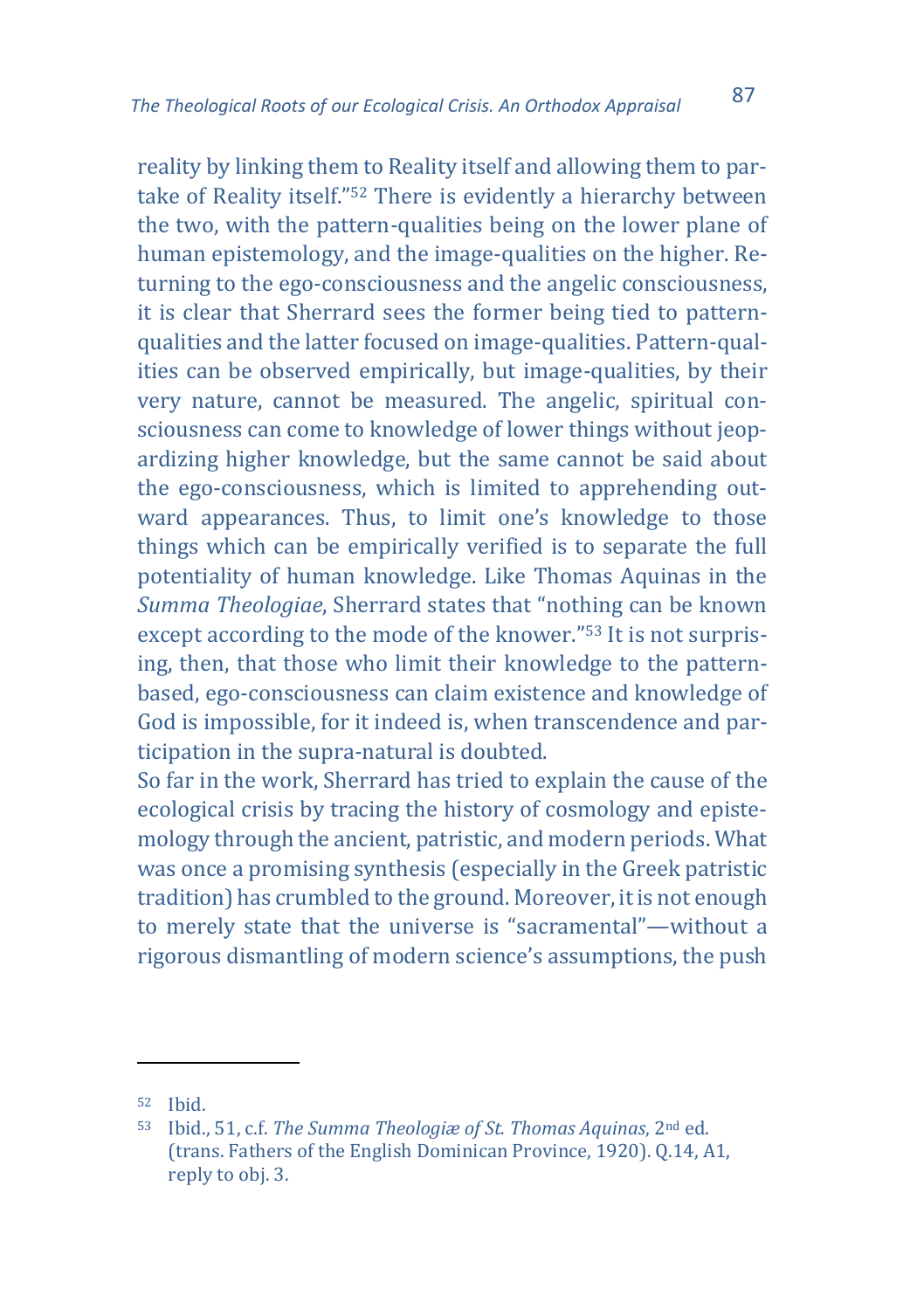to view nature as a sacrament can just be romantic sentimentalism.<sup>54</sup> Sherrard then dedicates the final chapter to the restoration of this sacred vision. As he writes,

What is required - though this may sound somewhat formidable and forbidding - is a kind of mystical-intellectual knowledge of God and divine realities that is not confined to the subjective inwardness of personal experience and that can be translated into a knowledge of the world and the cosmos that illuminates every object and every form of being.<sup>55</sup>

The interrelatedness of the divine mysteries is key to this spiritual knowledge of God. For Sherrard, the separation of Christian doctrines of the Trinity, Creation, and Incarnation, has contributed to a loss of the cosmic significance of each.<sup>56</sup> More specifically, the theoanthropocosmic vision, which was held in honor by a number of patristic theologians, is lost whenever the cosmic importance of the Incarnation is ignored.<sup>57</sup> Sherrard understands the Incarnation not simply as the Logos taking on human flesh, but also as a "theandric union between God and the whole created world, through [humanity] and in [humanity]."<sup>58</sup> The loss of the theoanthropocosmic vision results in binaries and dualisms: either God or the world, human or divine, cosmos or anthropos, et cetera.<sup>59</sup> Returning to the concept of the image-quality, he remarks that "the sensible world is the image, the icon of the celestial world, and enshrines the spiritual reality of which it is the image: the two interpenetrate."<sup>60</sup> Creation and incarnation cannot be separated without doing violence to either. In defining

<sup>54</sup> Philip Sherrard, *Human Image: World Image*, 147.

<sup>55</sup> Ibid.

<sup>56</sup> Ibid., 148.

<sup>57</sup> Ibid., 149.

<sup>58</sup> Ibid.

<sup>59</sup> Ibid.

<sup>60</sup> Ibid., 153.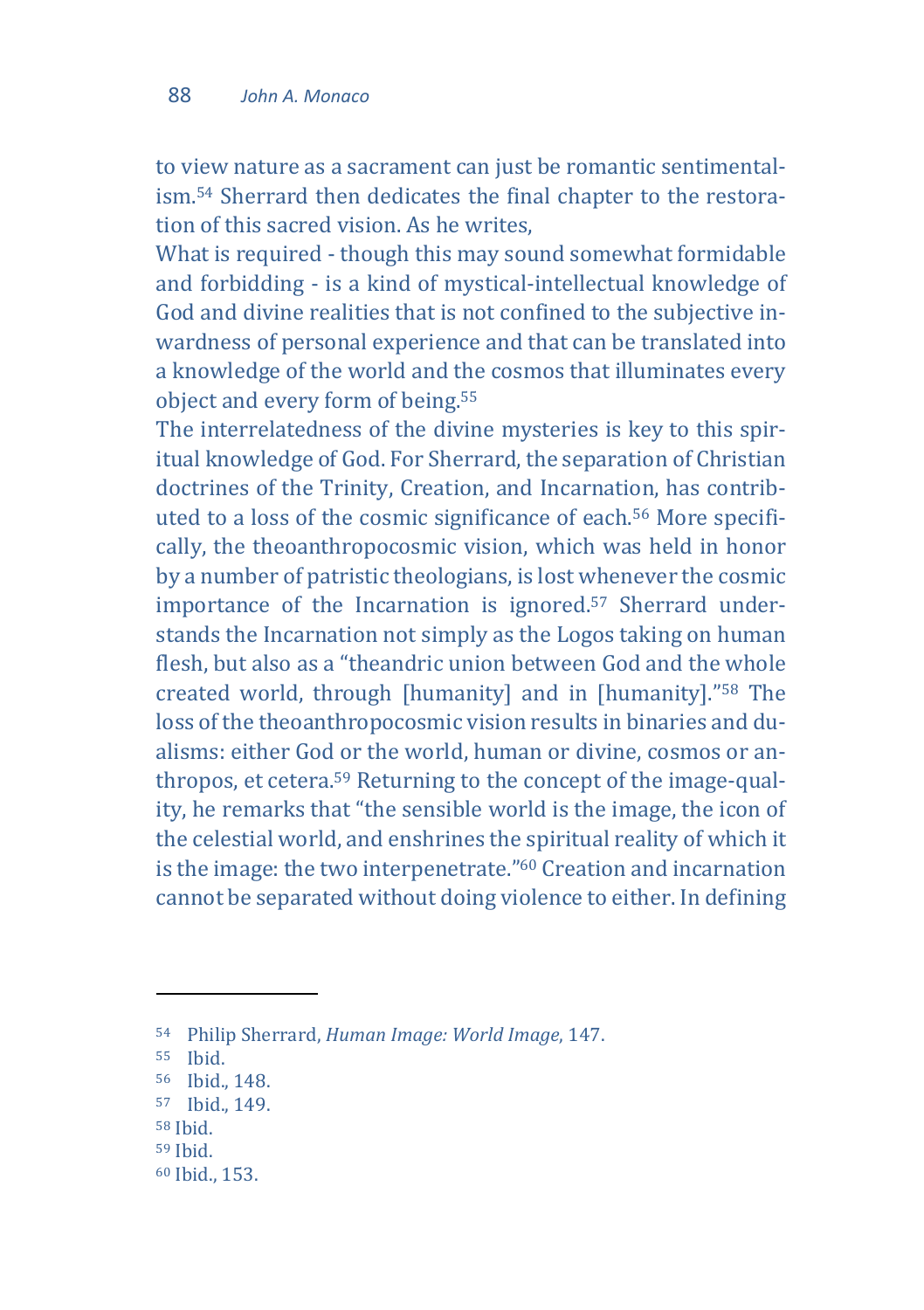Christ's nature as "inseparably and unconfusedly" divine and human, the Council of Chalcedon enshrines this theoanthropocosmic vision. In the author's words,

This, in brief, is the theandric mystery, and since this mystery, consummated in Christ, is the model according to which we can understand the relationship between the divine and the human as such—for Christ's human nature is universal—and in individual human beings in particular, we can see how the potentiality in each human being for transfiguration and divinization rests upon definite and explicit ontological ground—on a potentiality intrinsic to human nature, on an inherent capacity to be divinized.<sup>61</sup>

The theoanthropocosmic vision, like all vision, proceeds from the one-who-sees. The Chalcedonian definition of Christ as divine and human can be extended to the point of suggesting that all that is divine is human, and all that is human is divine, but without mixture or confusion. All creation, then, "is grounded ontologically in the world of the Image-archetypes, and is their manifestation… all creation is the Body of Christ, the Incarnation of the Logos."<sup>62</sup>

Sherrard's contribution to an Orthodox Christian perspective on the cause of ecological degradation is in this key concept of the theoanthropocosmic vision.<sup>63</sup> Rooted in Platonic thought filtered

<sup>61</sup> Ibid., 164.

<sup>62</sup> Ibid., 165.

<sup>63</sup> Vincent Rossi, one of the few contemporary commentators on Sherrard, uses the term "theomorphic", dropping the "anthropos" and cosmic". He does not explain why he makes this change, but, like Sherrard, states that the patristic conception of 'nature' was vastly different than the reifying naturalism of modernity and today. What he says about the theomorphic role may also be applied to the theoanthropocosmic vision: "[In] traditional Christian ontology, especially in the fullness of the Eastern, Greek, Patristic, Byzantine, Orthodox dimension, all created nature and every created being is seen as and characterized as a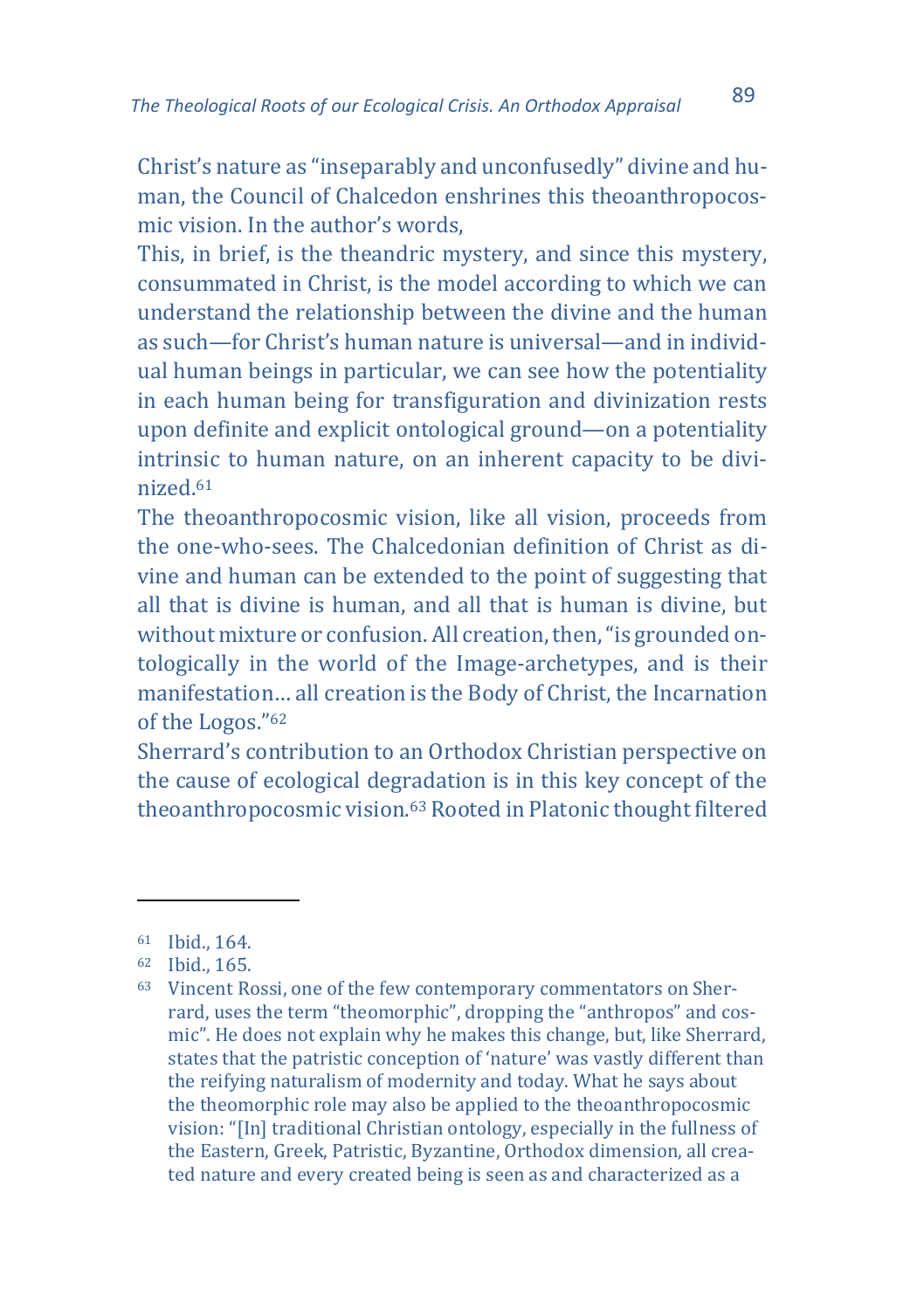through the lens of the Greek patristic tradition, this vision helps identify creation as God-given and God-filled. Mere activism, for Sherrard, serves only as a bandage to a deeper, more sinister wound. The immoral actions towards the environment cannot be separated, in his estimation, from faulty knowledge-claims and perception. The displacement of the numinous and noetic with the mathematical and empirical has had devastating consequences for the human person's vision. However, once the theoanthropocosmic vision is restituted, what is next? In addition, what does the recovery of this vision offer to Orthodox eco-theology today?

#### **4 The Work of John Chryssavgis**

 $\overline{\phantom{a}}$ 

In this second section, I move from Sherrard's diagnosis of the ecological crisis to a contemporary Orthodox theologian's suggested remedy. John Chryssavgis is an Archdeacon of the Ecumenical Patriarchate, who studied theology at the University of Athens, Byzantine chant, and completing his Ph.D. at Oxford. He has served the Orthodox Church through pastoral experience, administration, teaching, and research. He currently serves as a theological advisor to the Ecumenical Patriarch of Constantinople. Among his publications include numerous articles, books, and edited volumes on theology, Orthodox spirituality, history, and ecology. In fact, one would be hard-pressed to find another Orthodox scholar who has written extensively on ecology and eco-theology as Chryssavgis. In his several works on the environ-

thought of God, or a particularized, manifested will of God, or an individualized, logoic essence of the Divine Logos; or as Western patristic and medieval thinkers like St Augustine and St Bonaventura would put it, as a vestige of God (*vestigia Dei*)." (Rossi, 76)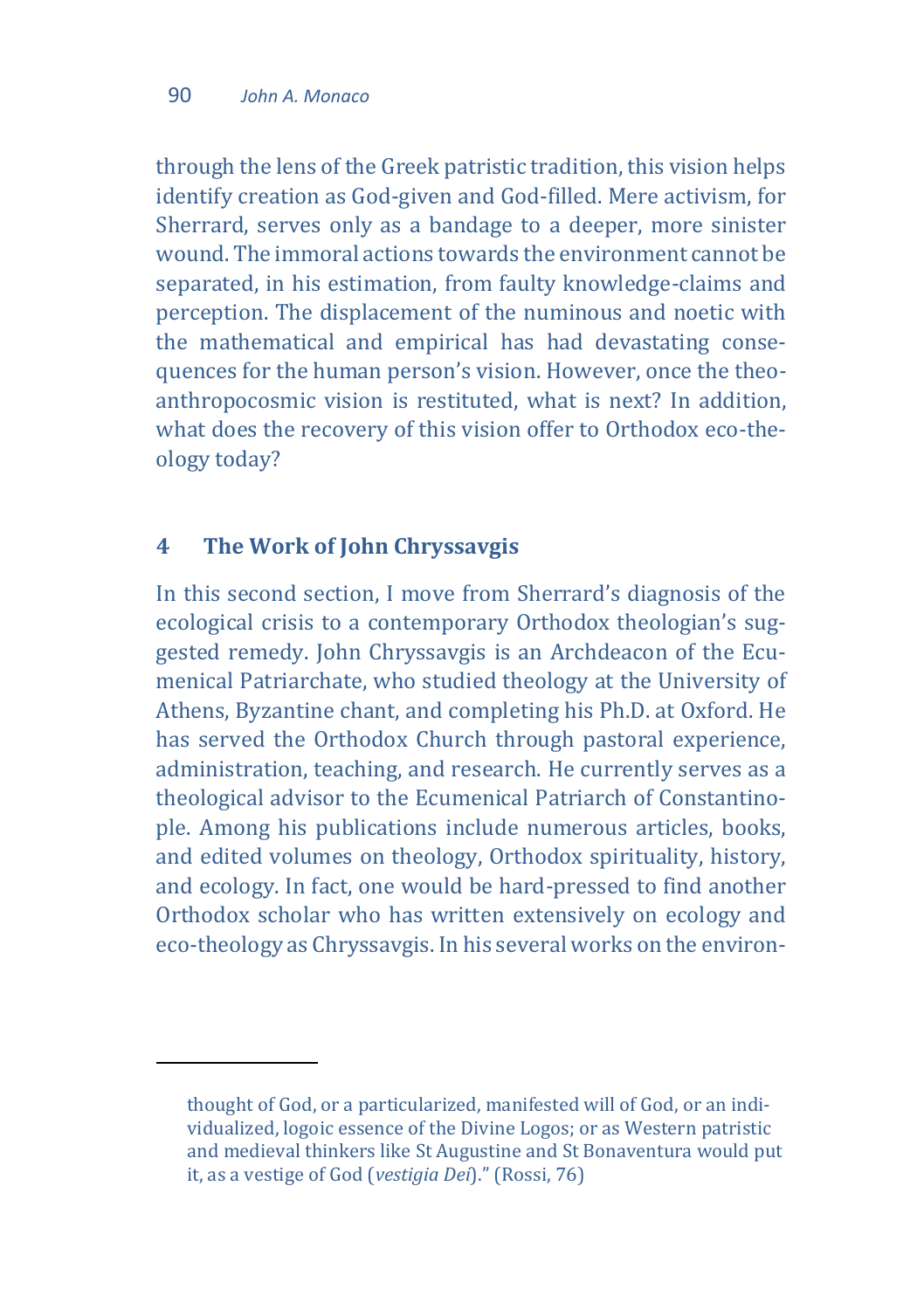ment, he draws upon the Orthodox spiritual, liturgical, and patristic vision to show the ways in which Orthodox Christianity offers a more holistic solution to ecological problems.

In some ways, Chryssavgis is a spiritual successor to Philip Sherrard, and follow Sherrard's death, he offered an essay tribute recognizing Sherrard's important work.<sup>64</sup> Like Sherrard, Chryssavgis sees the Orthodox tradition, and its notions of creation, sin, redemption, and grace, as vineyards for fruitful ecological reflection. And while Sherrard's work often emphasized the philosophical and epistemological assumptions which undergird the ecologic crisis, Chryssavgis' writings offer a complementary theological response that not simply offers a vision, but a possible solution. In this section, I highlight one of the main themes in Chryssavgis' eco-theological writings which, I believe, represents an Orthodox response to environmental desecration namely, that the cosmos is a liturgy, and the human person is to celebrate this cosmic liturgy as a cosmic priest. And, while he is not the first Orthodox theologian to utilize this concept, its prevalence throughout Chryssavgis' sheer volume of eco-theological writings makes him an appropriate conversation partner for Sherrard and the theoanthropocosmic vision.

#### **5 The Ecological Crisis' Remedy**

 $\overline{a}$ 

The first work of Chryssavgis' work dealing explicitly with ecology is his book, *Beyond the Shattered Image* (1999).<sup>65</sup> In it, he notes the inability of political and scientific lobbies to effectively treat the root cause of the ecologic crisis, which requires first a

<sup>64</sup> John Chryssavgis, "Essay Review: A Tribute to Philip Sherrard", *Colloquium* 28, no. 1 (1996): 66-74.

<sup>65</sup> John Chryssavgis, *Beyond the Shattered Image: Insights into an Orthodox Christian Ecological Worldview*, 2nd ed. Minneapolis, MN: Light and Life Publishing, 2007.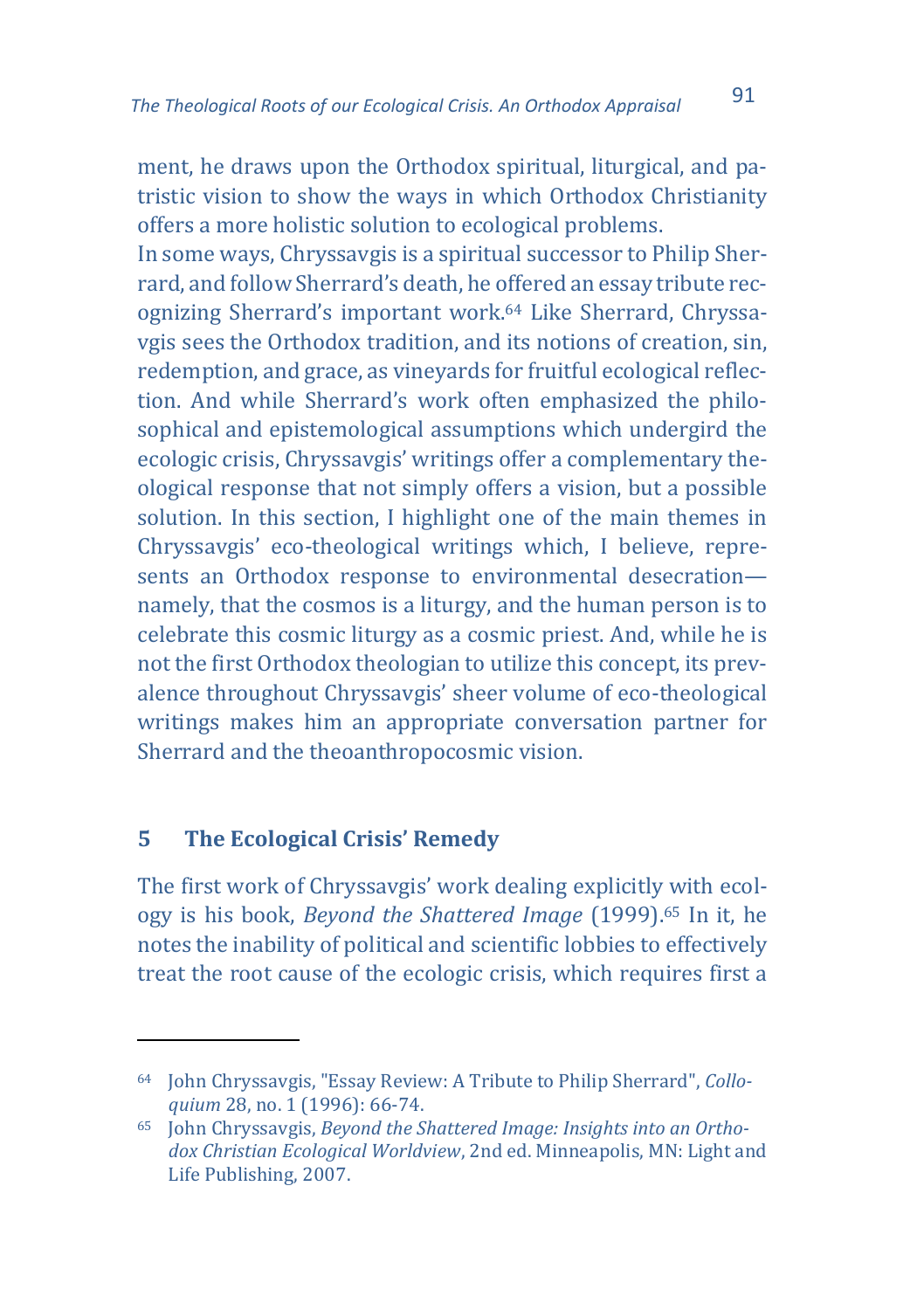"change both [in] our self-image and world-view."<sup>66</sup> His small book serves as a resource to help build this worldview with the help of the Orthodox Christian tradition. The book is divided into three parts: the first section seeks to re-vision the world as a sacrament; the second section appeals to the ascetic tradition of the early Church to show what attitudes and behaviors are necessary for change; and the third section deals with theological topics central to the Orthodox tradition. In each section, he emphasizes the importance of the human person ministering to the world as a cosmic priest. As he writes in the introduction,

"The Orthodox Church has retained a more 'eucharistic' - and more balanced view, by proclaiming a world imbued by God and a God involved in the world. Orthodox liturgy offers concrete - 'incarnate,' if you will - answers to the ultimate questions about salvation from corruptibility and death. Our 'original sin' lies in turning from God, manifested in the refusal to view life, and the life of the world, as a matter of interpersonal communication and as a sacrament of communion with the divinity. God is the Lord of the dance of creation, which is a voluntary overflow of divine gratuitousness and grace…

In a sense, the only duty of humanity is to recognize and, through doxology, to respond to the reality that the human person is - before and beyond any social or individual being, a political or rational animals - a liturgical celebrant of this innate joy in the world. This liturgical dimension of joyful praise in creation is a gift to the world, and does not depend on our environmental effort or awareness… Unless we entertain and joyfully enter into this interdependence of all persons and all things in what [Maximus the Confessor] calls the *cosmic liturgy*, we cannot hope to resolve issues of economy and ecology."<sup>67</sup>

<sup>66</sup> Ibid., 2.

 $67$  Ihid., 5-6.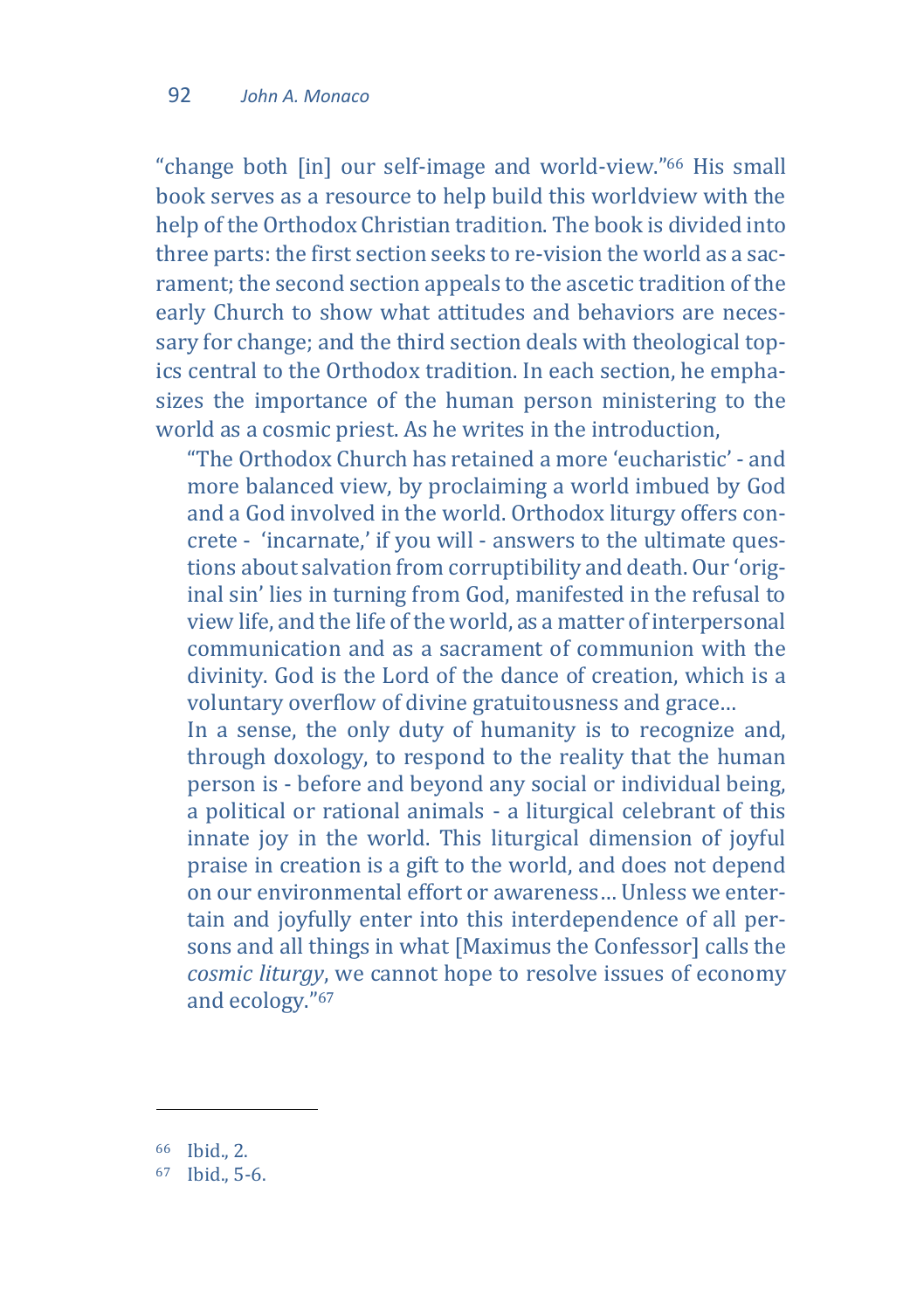Much of this resonates with Sherrard's theoanthropocosmic vision, but Chryssavgis offers more explicitly theological consequences of this vision. This is significant, because it is not enough to simply see the world in a particular way, but such vision should then influence our actions to 'do' the world in a way consistent with these new eyes. A sacramental view of the world, like a sacrament, is not enough for deep and lasting change. In fact, a deficient understanding of 'sacrament' can lead to turning a "sacramental worldview" into mere, pious sentimentalism. If one's vision sees sacraments as 'things', reified and objectified, we can expect a sacramental worldview stemming from such vision to see creation as a reified object itself. Sacraments also require human participation, but in ways in which the human takes part in, celebrates, and receives—no sacrament can be tied to conceptions of ownership and domination. Just as the sacraments of baptism, confirmation, Eucharist, penance, matrimony, holy orders, and anointing of the sick are incomplete until they are celebrated and enacted in actual persons and lives, so too is the theoanthropocosmic vision incomplete until it instantiated in right-action. For Chryssavgis, this right-action is nothing else than "the eucharistic offering of all to the creator."<sup>68</sup>

What does this eucharistic offering consist of? Of course, we can answer of what it does *not* consist of—exploitation, abuse, misuse, and de-sacralization. Chryssavgis suggests that certain problematic passages in Scripture which seem to give license to creation-domination (Gen. 1:28) should be interpreted according to the larger narrative. For example, Adam's naming of the animals (Gen. 2:19-20) "implies a loving and lasting personal relationship on the part of Adam with the environment, indicative of the same dialectical (literally *in dialogue*) relationship between Adam and his Creator."<sup>69</sup> Christ, the new Adam, "realizes

<sup>68</sup> Ibid., 35.

<sup>69</sup> Ibid., 53.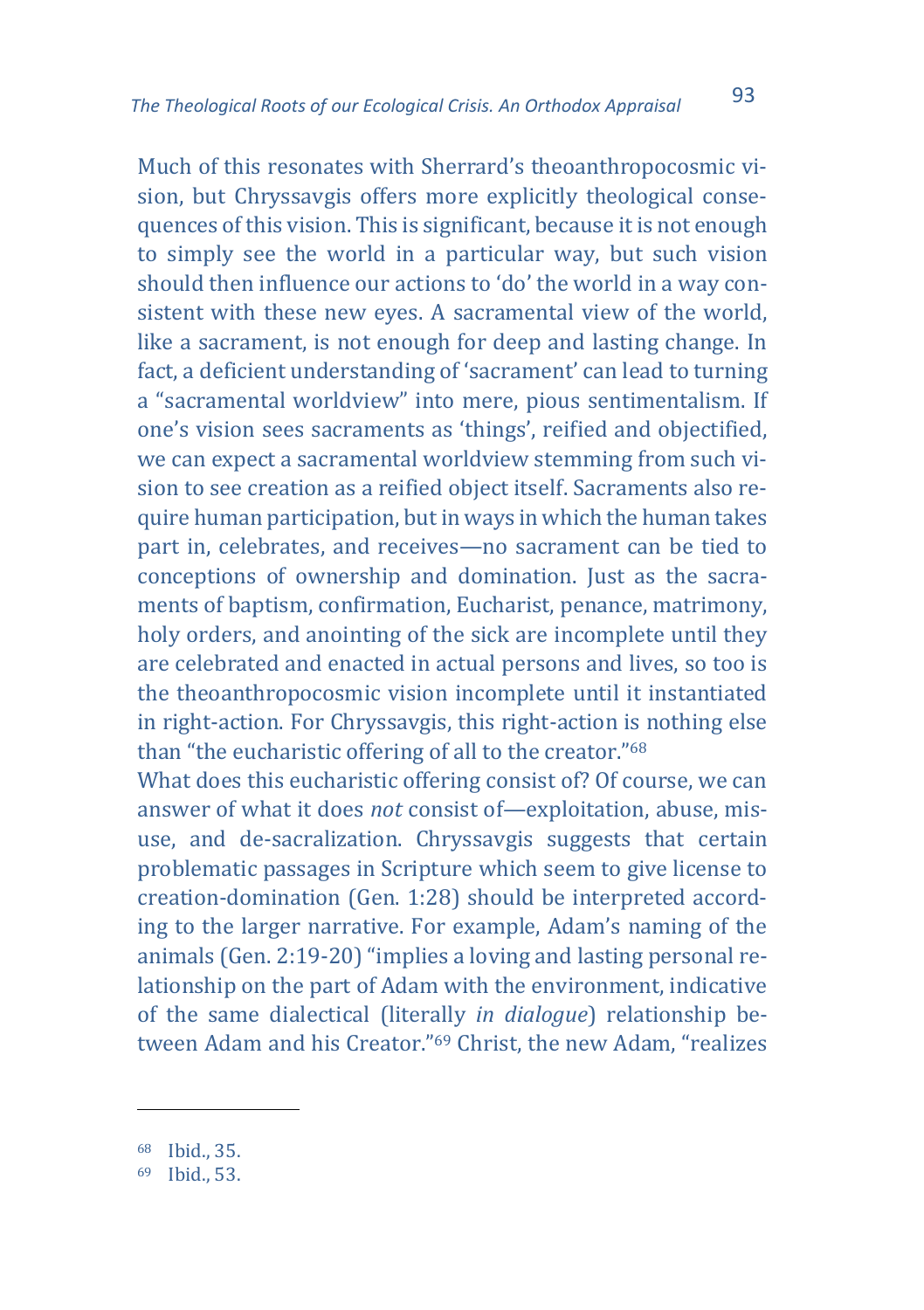the sacrament that was rejected by us."<sup>70</sup> If humanity failed to offer the cosmos back to God as an act of eucharistic thanksgiving, then it is Christ who does that through the Incarnation, Passion, and descent to Hades. "Everything is required to undergo crucifixion in order to achieve resurrection; everything must die in order to rise," he writes.<sup>71</sup>

As an Orthodox Christian, Chryssavgis holds the practice of asceticism as essential to the Christian life. But asceticism, too, must be adequately understood. The ascetic cannot be anti-matter or anti-creation. In his or her self-discipline and struggle, the ascetic puts to death those tendencies, thoughts, and behaviors which lead to selfishness, greed, and lust. Ascetics who denigrate and demeans the body and creation miss the mark by a severe margin. For Chryssavgis,

"[The] genuine Christian ascetic is the universal person who is freed from narrowness and limitations and divisions. The vision of the ascetic is both visual and personal: they are consciously aware that the problem of pollution cannot be distinguished from the problem of inner alienation. In the way to transfiguration, the Christiana ascetic by no means leaves creation outside but in fact unites the whole cosmos discarded by sin". 72

Whatever sacrifices and denials the ascetic makes can only be genuine if there is an intentional acknowledgement of creation as good. The way of asceticism is a way of negation which proceeds affirmation; the renunciation of worldly pleasures only has merit when such pleasures are recognized as good in their relation to God. There is no merit earned by sacrificing something that is sinful, for if to sacrifice is to "make holy", then one cannot make holy that which is not. "If sin is considered the failure to

 $\overline{\phantom{a}}$ 

<sup>70</sup> Ibid., 56.

<sup>71</sup> Ibid., 59.

<sup>72</sup> Ibid., 65.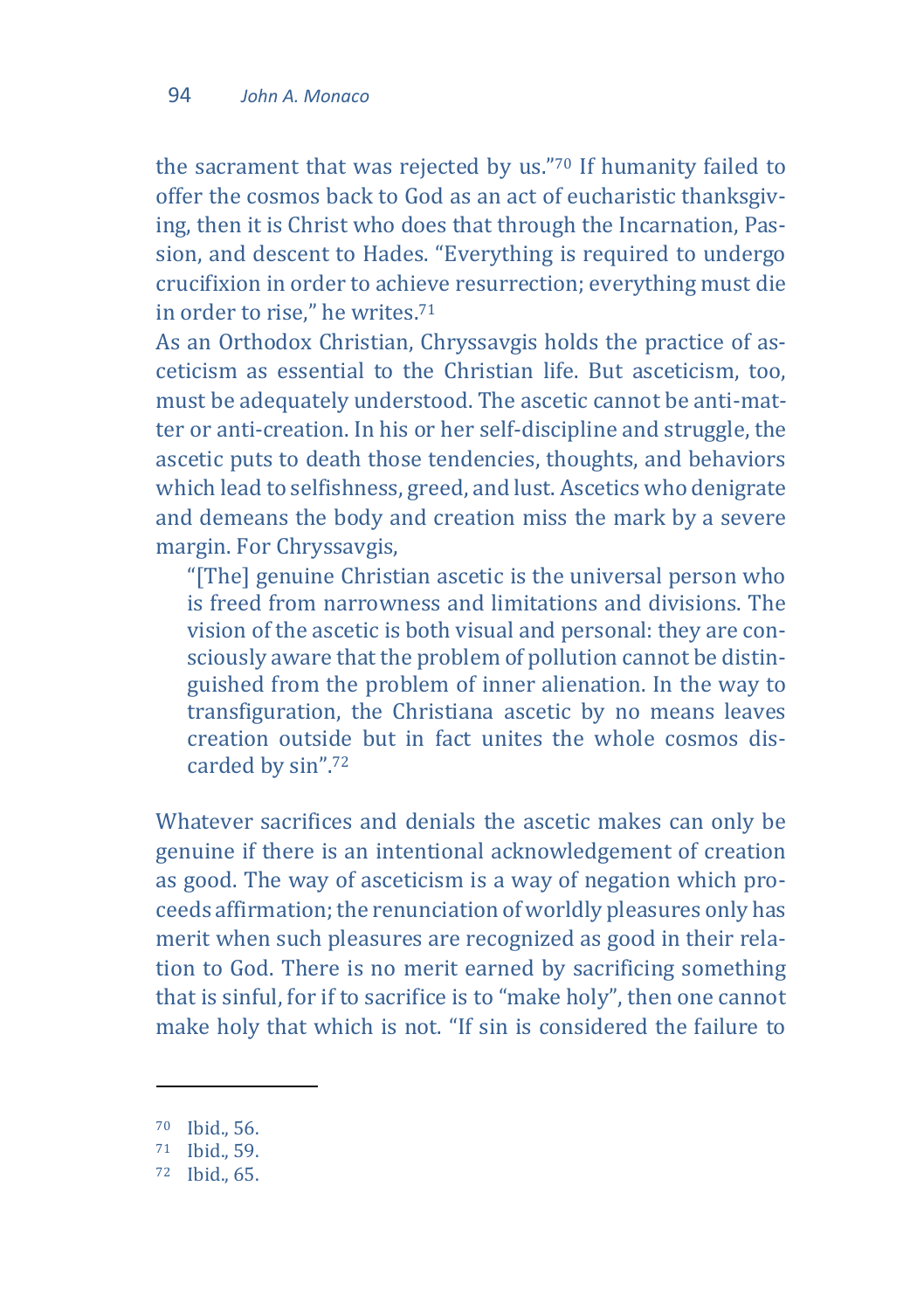accept and assume the world as a gift from God," Chryssavgis writes, "then denial of the gift of beauty cannot be considered sacrifice or sacred."<sup>73</sup> In the desert (both literally and metaphorically) where asceticism takes place, the ascetic affirms and celebrates creation in solidarity. The ascetic lives in a way which is conducive towards deification, which is synonymous with a life in which creation is honored. As Chryssavgis notes, "There is no sentimental attachment to animals or to nature in the desert, but simply a respectful co-operation and collaboration - even concelebration."<sup>74</sup>

Similar to Orthodox liturgies, the cosmic liturgy contains icons. Icons, which are so central to the Orthodox liturgy as a means of communing and experiencing the sacred mysteries, are also present in the cosmos. The icon is not merely a painting about Christ or the Theotokos or the saints - it is an image which reveals the sacred through mystical encounter, a divine disclosing of "the reality of the experience of the heavenly kingdom in this world."<sup>75</sup> Chryssavgis likens the icon's relationship with humanity to "the unborn child in the womb of its mother, [as] the icon presents to us the visible seeds of the divinity of the world."<sup>76</sup> Quoting Sherrard, Chryssavgis states that the icon is meant to "transform" the onlooker so that he or she sees the dualities and binaries of world and person, spirit and matter, Divine and human as "united in one Reality, in that ageless image-bearing light in which all things live, move, and have their being."<sup>77</sup> The mysticalsacramental nature of the icon means that it transcends these binaries and unites them through communion.<sup>78</sup>

1

<sup>73</sup> Ibid., 96.

<sup>74</sup> Ibid., 117.

<sup>75</sup> Ibid., 121.

<sup>76</sup> Ibid.

<sup>77</sup> Ibid., 127, citing Sherrard, *The Sacred in Life and Art* Ipswich: Golgonooza Press, 1990, 84.

<sup>78</sup> Ibid., 130.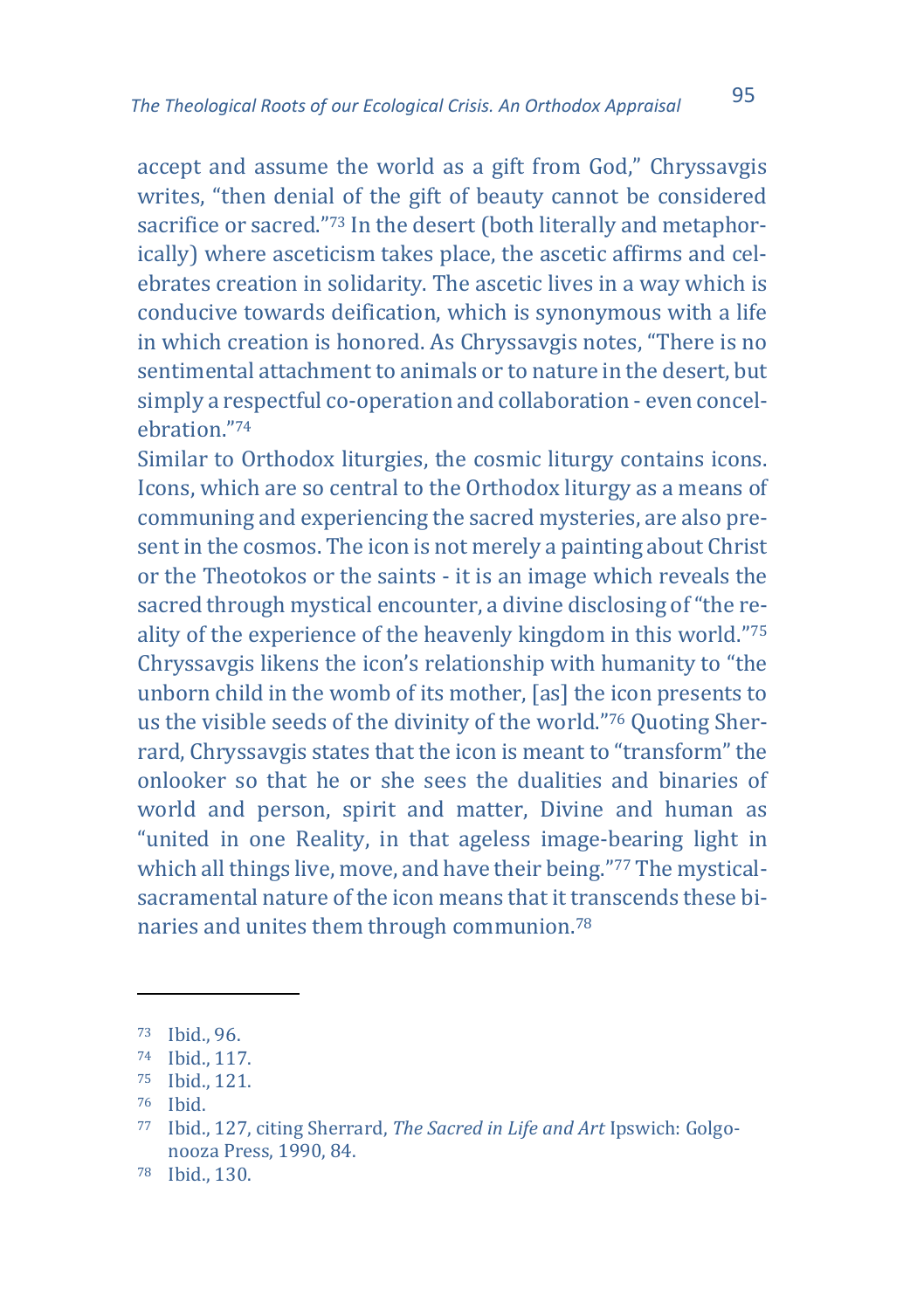$\overline{\phantom{a}}$ 

Chryssavgis also points out the eschatological dimension of cosmic liturgy. Icons transform wood and paint into windows toward sacred realities . Liturgy is also transfigurative, but instead of transforming matter, liturgy transforms time.<sup>79</sup> The cosmic liturgy, replete with cosmic icons, "constitutes the epiphany of God in the world and the existence of the world in the presence of God."<sup>80</sup> As the symbol (*sym-bolon*, which Chryssavgis etymologizes as "bringing together") of heaven and earth, the Church has a distinct role in ushering in the kingdom of God through this cosmic liturgy; in contrast, Chryssavgis recognizes the "diabolical (Greek dia-bolos, the one who disperses) heresy of the ecological crisis [as] the exclusion from this world of the reality of the Kingdom of Heaven, the disconnection between this world and the next."<sup>81</sup> The cosmic liturgy is the event by which creation is celebrated and offered to God in thanksgiving.<sup>82</sup> Thus, the remedy to the ecological crisis, according to Chryssavgis, is not simply to see creation in a sacramental way, but to 'do' creation in a liturgical manner. Returning to Lynn White's thesis, we might consider that the Greek East—who is largely spared of White's condemnations compared to the Latin West—offers a

<sup>79</sup> John Chryssavgis and Bruce V. Foltz, *Toward an Ecology of Transfiguration* New York: Fordham University Press, 2013, 157.

<sup>80</sup> John Chryssavgis, "The World of the Icon and Creation: An orthodox Perspective on Ecology and Pneumatology", in Barry McDonald, *Seeing God Everywhere: Essays On Nature and the Sacred* Bloomington, Ind.: World Wisdom, 2003, 254.

<sup>81</sup> John Chryssavgis, "The Face of God in the World: Insights from the Orthodox Christian Tradition", in *The Wiley Blackwell Companion to Religion and Ecology* Hoboken, NJ: Wiley-Blackwell, 2017, 278.

<sup>82</sup> John Chryssavgis, "Icons, Liturgy, Saints: Ecological Insights from Orthodox Spirituality", *International Review of Mission* 99, no. 2 (2010): 182.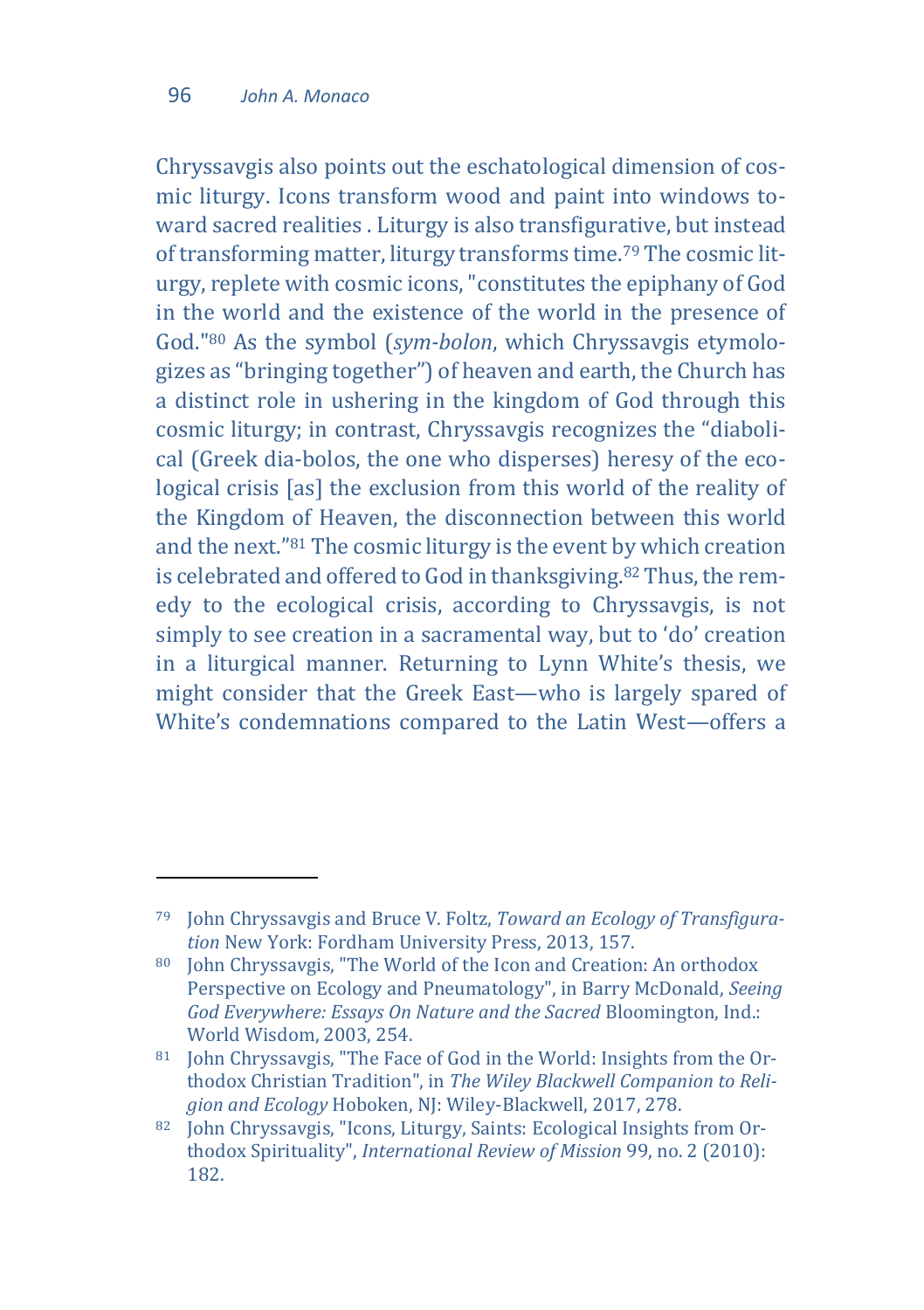contemplative approach that is "softer, gentler, lighter impact on creation."<sup>83</sup>

### **6 Ethical Implications**

 $\overline{a}$ 

Having established this Orthodox response to the ecologic crisis as a crisis of vision and action, we are left with some remaining questions. What, specifically, is to be done regarding the environmental crisis? What Sherrard and Chryssavgis offer is an Orthodox response by way of cosmology, philosophy, and theology. But what is unclear from their writings are the actual actions and decisions that must be made regarding the crisis once vision and priesthood is restored. To push this further, we might say that the contributions of both authors give metanarratives and theological analyses of the sources of this crisis, but leave much to be desired in respect to the prudential judgements required for ethical actions. For example, is the consumption of meat—something absent in Orthodox monasticism—a personal choice, or should a meatless diet be considered normative for ethical Orthodox Christian living? The theoanthropocosmic vision helps us see that God's energies permeate all things, but it does not directly inform what actions need to be taken in concrete issues. The cosmic priesthood requires that we offer the world to God, but does not lay out precise rubrics as to the way society should combat rising sea levels, air pollution, and global warming. Does the Orthodox tradition lack specificity in ecological, ethical propositions?

<sup>83</sup> John Chryssavgis, "A New Heaven and a New Earth: Orthodox Theology and an Ecological World View", *The Ecumenical Review* 62, no. 2 (2010): 219.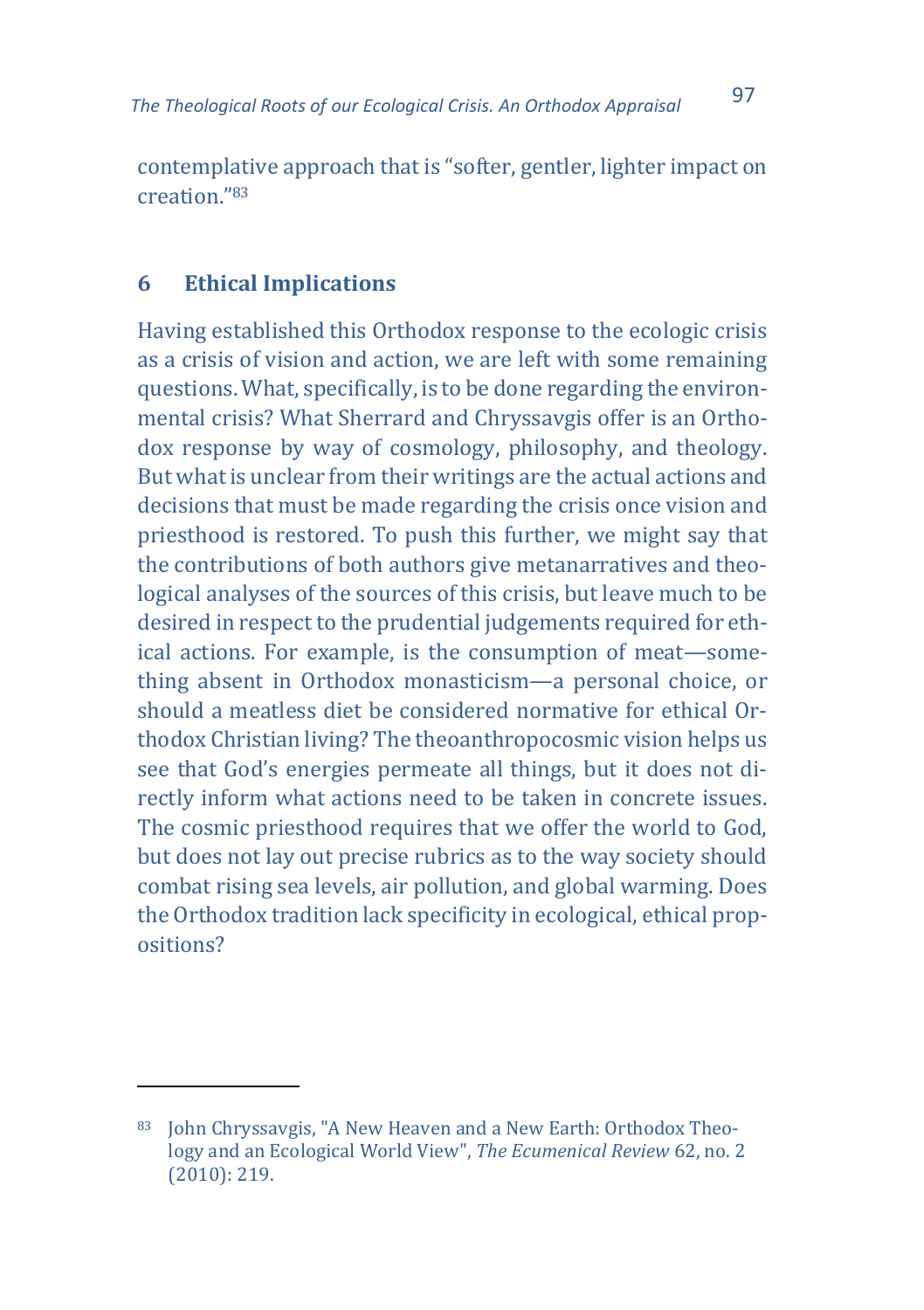Looking at the work of Elizabeth Theokritoff, another Orthodox eco-theologian may help bring clarity to these questions and others. While she too reflects many of the same themes found in Sherrard and Chryssavgis, she goes a step further in suggesting practical implications that follow from Orthodox principles. Instead of merely stating *that* creation is sacramental, she offers ethical practices which confirm this belief. For example, she refers to an apocryphal tale about a Syrian monk who ate his meals extremely slowly, as reported by the sixth-century historian, John of Ephesus. When asked about his slow eating, the monk explained that he wished not to be judged for eating of God's creation, of eating without giving continual thanks for the bounty of the food without being mindful of "those who labor and sweat and toil to supply my need."<sup>84</sup> From this story, Theokritoff sees a move from a sacramental sense to a sacramental ethos. She draws from the story three main features of a sacramental ethos, including 1) the use of the gift of God's material creation; 2) the indissolubility of the relationship between this use and relationships with others; and 3) careful attention to time.<sup>85</sup> In this way, she implicitly promotes the theoanthropocosmic vision in seeing the energies of God at work in created matter, as well as a notion of "cosmic priesthood," which she develops elsewhere.<sup>86</sup> Theokritoff also excludes passivity and a quietist attitude towards creation. There is nothing inherently wrong with using the earth or removing things from their original place. She gives the example of the icon, which "requires trees to be felled, rocks

[to] be cut or quarried, and then ground to produce pigments."

<sup>84</sup> Elizabeth Theokritoff, *Living in God's Creation: Orthodox Perspectives on Ecology* Crestwood, NY: St. Vladimir's Seminary Press, 2009, 192.

<sup>85</sup> Ibid., 192.

<sup>86</sup> Theokritoff analyzes the way "cosmic priesthood" is understood in various Orthodox writers in the following: Elizabeth Theokritoff, "Creation and Priesthood in Modern Orthodox Thinking", *Ecotheology* 10, no. 3 (2005): 344-363.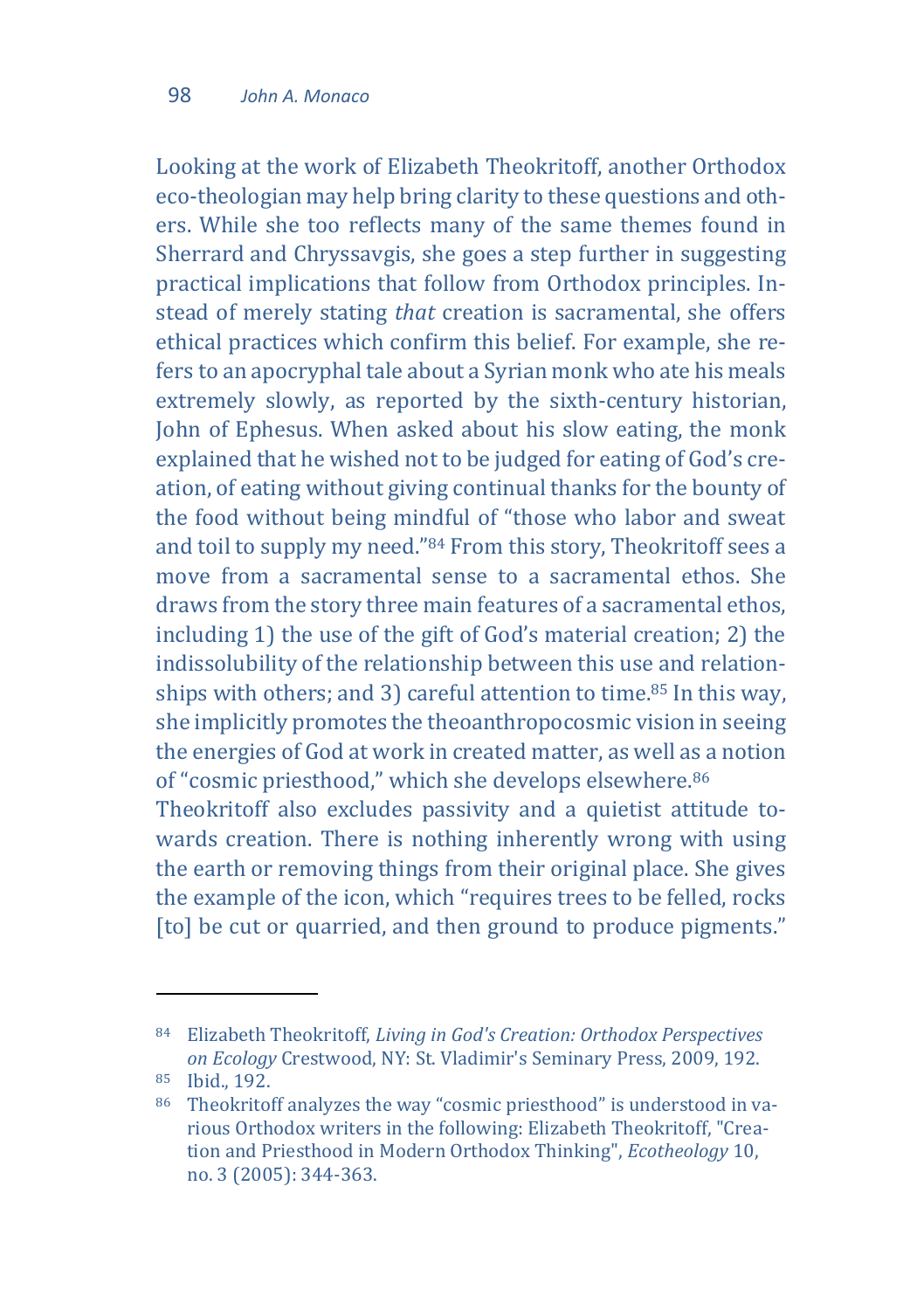(198). She admits that the Church does not provide "clear answers to ethical dilemmas, or even easily-followed guidelines." (Ibid) Proper use of the world requires careful and prayerful discernment and a posture of reverence for creation. (Ibid – 199). It also requires a Copernican revolution of sorts, whereby the dualities between 'us human stewards' and 'creation-out-there' are displaced, so that we even see "our" offering of the world to God as first God's gift, a gift which itself has a "cosmic prehistory" (194).<sup>87</sup>

Still, other suggestions may be helpful in this discernment. Citing the Ecumenical Patriarch Bartholomew of Constantinople, she speaks of sacrifice as the "missing dimension" between theological reflection on the environment and sustainable, just practice.<sup>88</sup> Here, there can be a pointed critique of contemporary lifestyles. Can someone truly say that he or she sees with the theoanthropocosmic vision and offers the cosmos to God as a priest when his or her lifestyle actively contributes to environmental degradation? The line between "use" and "abuse" is thin, but ecotheologians, especially in the Orthodox tradition, can help clarify ethical ramifications by applying ascetical principles to concrete environmental problems. She hints to ways in which Orthodox theology and theologians can transfer theological reflections upon the environment to practical behaviors, giving the example of Sergei Bulgakov's writings on just economics, or even the simple, eco-friendly lifestyle of Philip Sherrard.<sup>89</sup> She also criticizes the common dictum, "think globally, act locally" as too shortsighted: "We are called," she writes, "to think not just globally,

<sup>87</sup> Nowhere in the Byzantine Divine Liturgy (used by the vast majority of Orthodox Christians) is this more obvious than in the priest's words while raising the Holy Gifts: "And **offering to You Yours of Your Own**, in behalf of all and for all."

<sup>88</sup> Ibid., 232.

<sup>89</sup> Ibid., 249.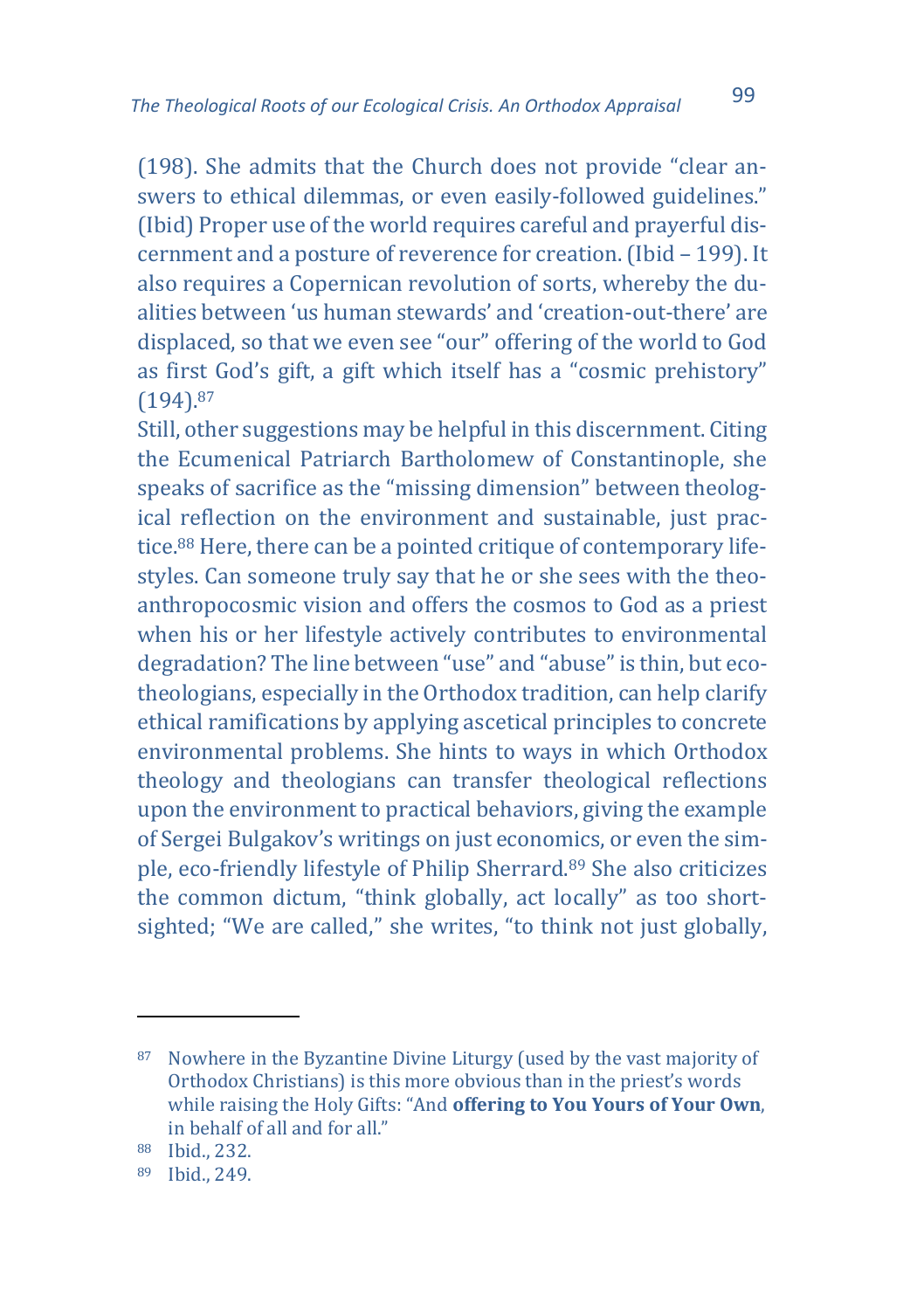but *cosmically*; and to act not just locally, but *personally*."<sup>90</sup> She contrasts the cosmic liturgical sacrifice (sacrifice in its literal meaning, "to make holy") with cosmic pollution, where creation is not a place of our thanksgiving but our exploitation. Similarly, acting personally can involve ascetic detachment, self-discipline, and acting in a way that our active personhood is more conformed to Christ<sup>91</sup>

#### **7 Conclusion**

In closing, a word might be said regarding the scope of this paper. As mentioned prior, the ecologic crisis is multifaceted and complex; there are no simple or easy solutions to 'solving' it. In a globalized world, one particular philosophy or religious tradition seems unlikely to solve the crisis, which did not arrive through a singular means. In this paper, however, I have attempted to offer an Orthodox contribution or appraisal of the crisis. Through the work of Philip Sherrard, we come to see the ways in which a misunderstanding of the cosmos and knowledge of the world can contribute to a form of arrogant blindness. For Sherrard, the predicament of modern science is primarily an issue with its method and overreaching influence on matters that transcend the empirical or observable. Once the theoanthropocosmic vision—a vision which seems to have support across the Greek patristic tradition—is restored, we see how John Chryssavgis situates the cosmic priesthood as a way of 'doing' the world in a way respectful of God, ourselves, and non-human creation. By understanding the cosmos as a liturgy, Chryssavgis utilizes the Orthodox traditions of icons and asceticism to show how we

<sup>90</sup> Ibid., 256.

<sup>91</sup> Ibid., 255-257.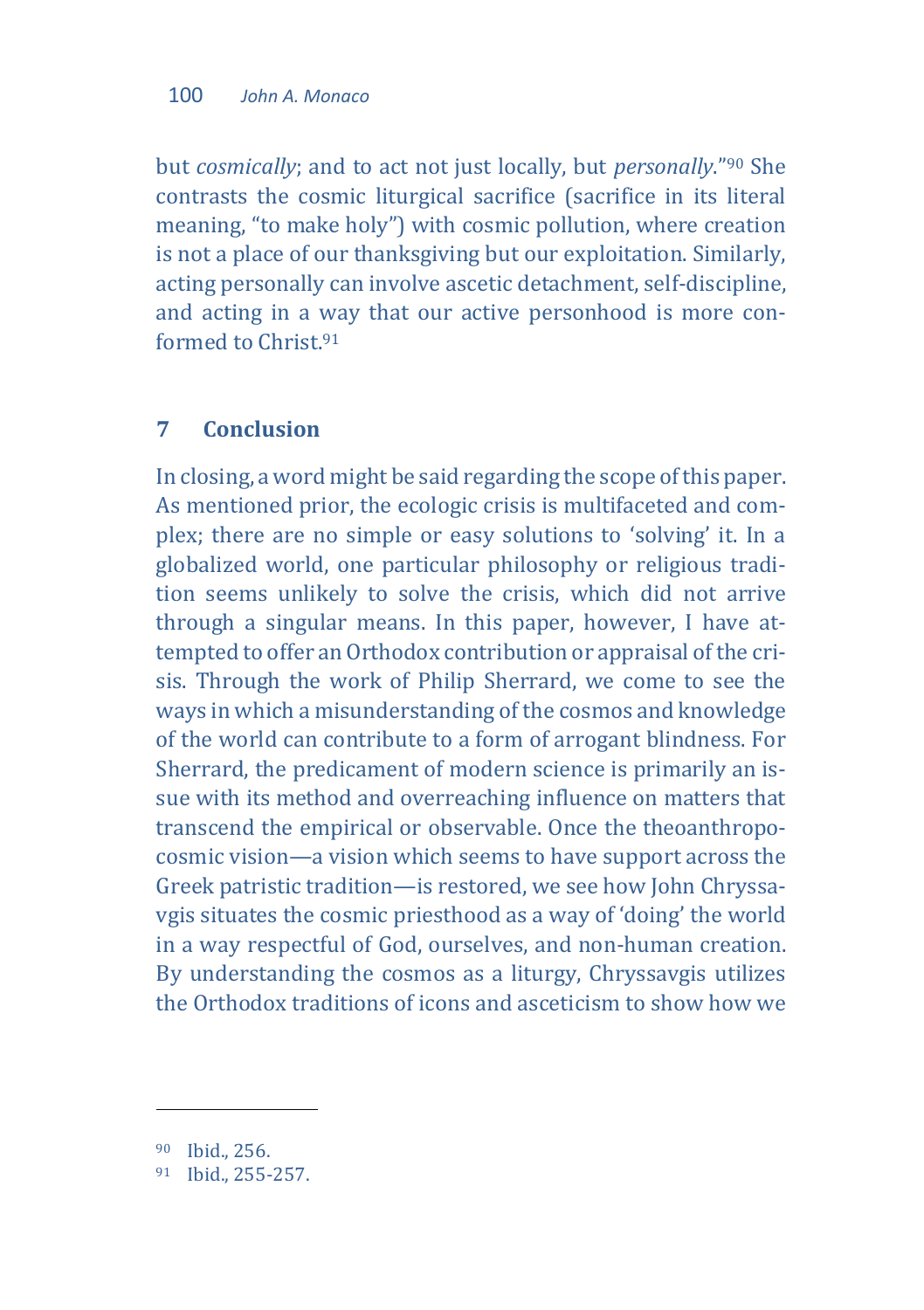can participate as priests offering the cosmos to God. Their contributions are, in my estimation, essential to comprehending some of the roots of the ecologic crisis as one of theology. However, there remains work to be done, and Orthodox principles must extend to Orthodox ethos. Here, the work of Elizabeth Theokritoff, as briefly examined in this paper, may provide fruitful for applying the sacramental ethos to concrete situations. Returning to Lynn White's thesis, I suggest that, for whatever his gripes with Christianity as the "cause" of the crisis, it is evident today that Orthodox Christianity can be a healing balm to wounded creation.

## **Bibliography**

Barron, Duane. "For God So Loved the Cosmos: The Good News, Ecology and Christian Ethics". *Restoration Quarterly* 47, no. 2 (2005): 69-82.

Bordeianu, Radu. "Priesthood Natural, Universal, and Ordained: Dumitru Staniloae's Communion Ecclesiology". *Pro Ecclesia* 19, no. 4 (2010): 405- 433.

Chryssavgis, John, and Bruce V. Foltz. *Toward an Ecology of Transfiguration*. New York: Fordham University Press, 2013.

Chryssavgis, John. "A New Heaven and a New Earth: Orthodox Theology and an Ecological World View". *The Ecumenical Review* 62, no. 2 (2010): 214- 222.

Chryssavgis, John. *Beyond The Shattered Image: Insights into an Orthodox Christian Ecological Worldview*. 2nd ed. Minneapolis, MN: Light and Life Publishing, 2007.

Chryssavgis, John. "Icons, Liturgy, Saints: Ecological Insights from Orthodox Spirituality". *International Review of Mission* 99, no. 2 (2010): 181-9.

Chryssavgis, John. "The Face of God in the World: Insights from The Orthodox Christian Tradition". In *The Wiley Blackwell Companion to Religion and Ecology*, 273-285. John Hart (ed.). Hoboken, NJ: Wiley-Blackwell, 2017.

Chryssavgis, John. "Understanding and Remedying the World Environmental Crisis: The Theological Dimension". *Phronema* 8 (1993): 61-64.

Ecumenical Patriarch Bartholomew, and John Chryssavgis (ed.). *On Earth as in Heaven: Ecological Vision and Initiatives of Ecumenical Patriarch Bartholomew*. New York: Fordham University Press, 2012.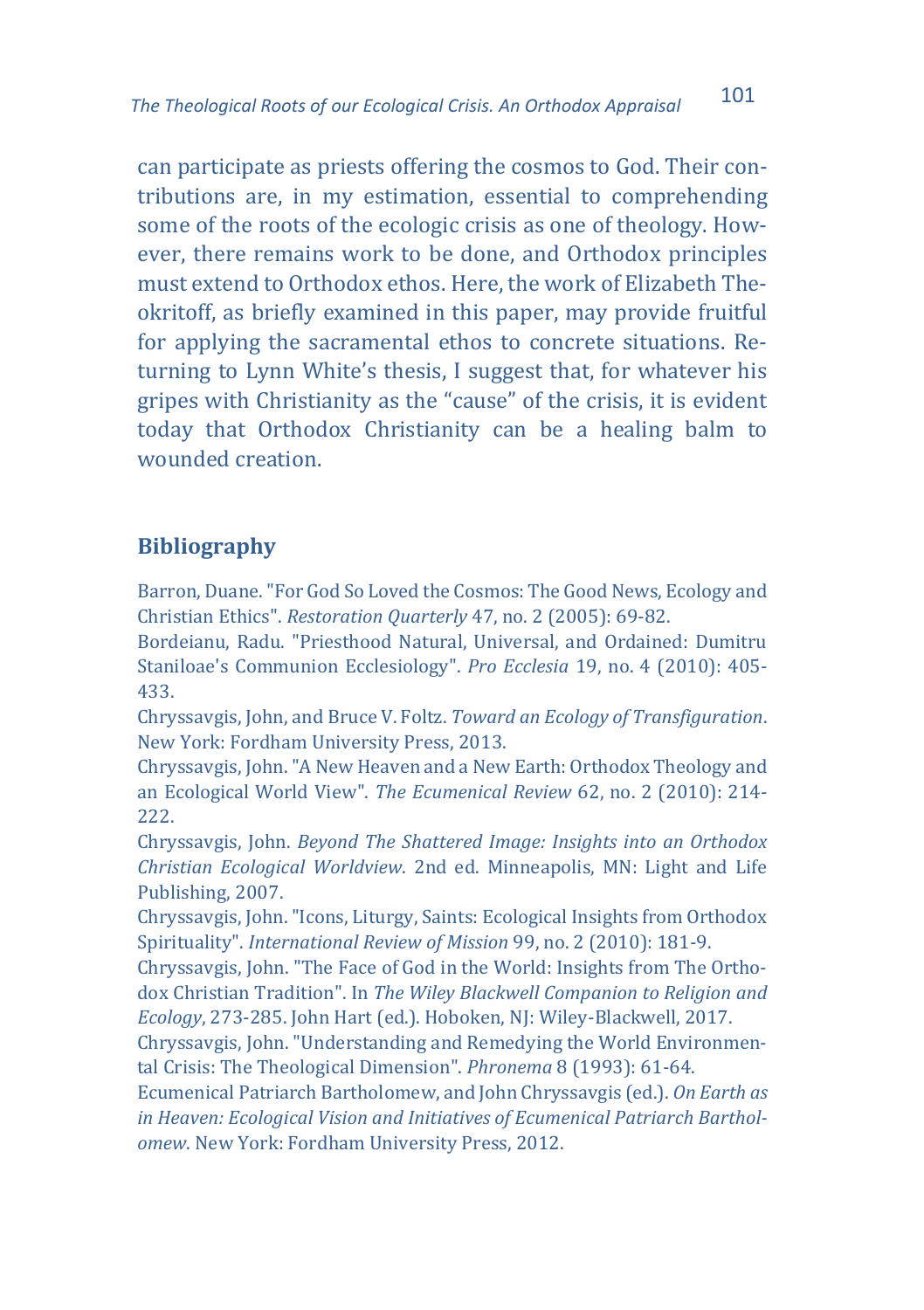#### 102 *John A. Monaco*

George, K.M. "Toward A Eucharistic Ecology: An Orthodox Perspective". *Reformed Journal* 40, no. (1990): 17--22.

Grdzelidze, Tamara. "Creation and Ecology: How Does the Orthodox Church Respond to Ecological Problems?". *The Ecumenical Review* 54, no. 3 (2002): 211-218.

Grim, John, and Mary Evelyn Tucker. *Ecology and Religion*. 3rd ed. Washington: Island Press, 2014.

Guess, Deborah. "Reverencing Matter: An Ecotheological Reading of John Damascene's Three Treatises on the Divine Images". *Colloquium* 52, no. 1 (2020): 34-50.

Jenkins, Willis. "After Lynn White: Religious Ethics and Environmental Problems". *Journal of Religious Ethics* 37, no. 2 (2009): 283-309.

Knight, Christopher C. *Science and The Christian Faith: A Guide for the Perplexed*. Yonkers, NY: St. Vladimir's Seminary Press, 2020.

LeMasters, Philip. "Incarnation, Sacrament, and the Environment in Orthodox Thought". *Worship* 81, no. 3 (2007): 212-226.

Lemna, Keith. "Human Ecology, Environmental Ecology, and a Ressourcement Theology Caritas in Veritate in the Light of Philip Sherrard'S Theandric Anthropology". *Logos: A Journal of Catholic Thought And Culture* 14, no. 3 (2011): 133-154.

Mackridge, Peter. "Obituary: Philip Sherrard". *The Independent*, 1995. https://www.independent.co.uk/news/people/obituary-philip-sherrard-1585063.html.

Morariu, Iuliu-Marius. "Ecology – Main Concern for the Christian Space of the 21st Century? Catholic and Orthodox Perspectives". *Journal for the Study of Religions and Ideologies* 19, no. 56 (2020): 124-135.

"Philip Sherrard". Deniseharveypublisher.Gr. Accessed 5 May 2021. http://deniseharveypublisher.gr/people/philip-sherrard.

Rossi, Vincent. "Liturgizing The World: Religion, Science and the Environmental Crisis in Light of the Sacrificial Ethic of Sacred Cosmology". *Ecotheology*, no. 3 (1997): 61-84.

Sereti, Maria G. "The Contribution of Ecumenical Patriarch Bartholomew to the Configuration of An Ecumenical "Integral Ecology"". *The Ecumenical Review* 70, no. 4 (2018): 617-26.

Sherrard, Philip. *Human Image: World Image: The Death and Resurrection of Sacred Cosmology*. Ipswich: Golgonooza Press, 1992.

Sherrard, Philip. *The Rape of Man and Nature: An Enquiry into the Origins and Consequences of Modern Science*. Ipswich: Golgonooza Press, 1987.

Sherrard, Philip. *The Sacred in Life and Art*. Ipswich: Golgonooza Press, 1990.